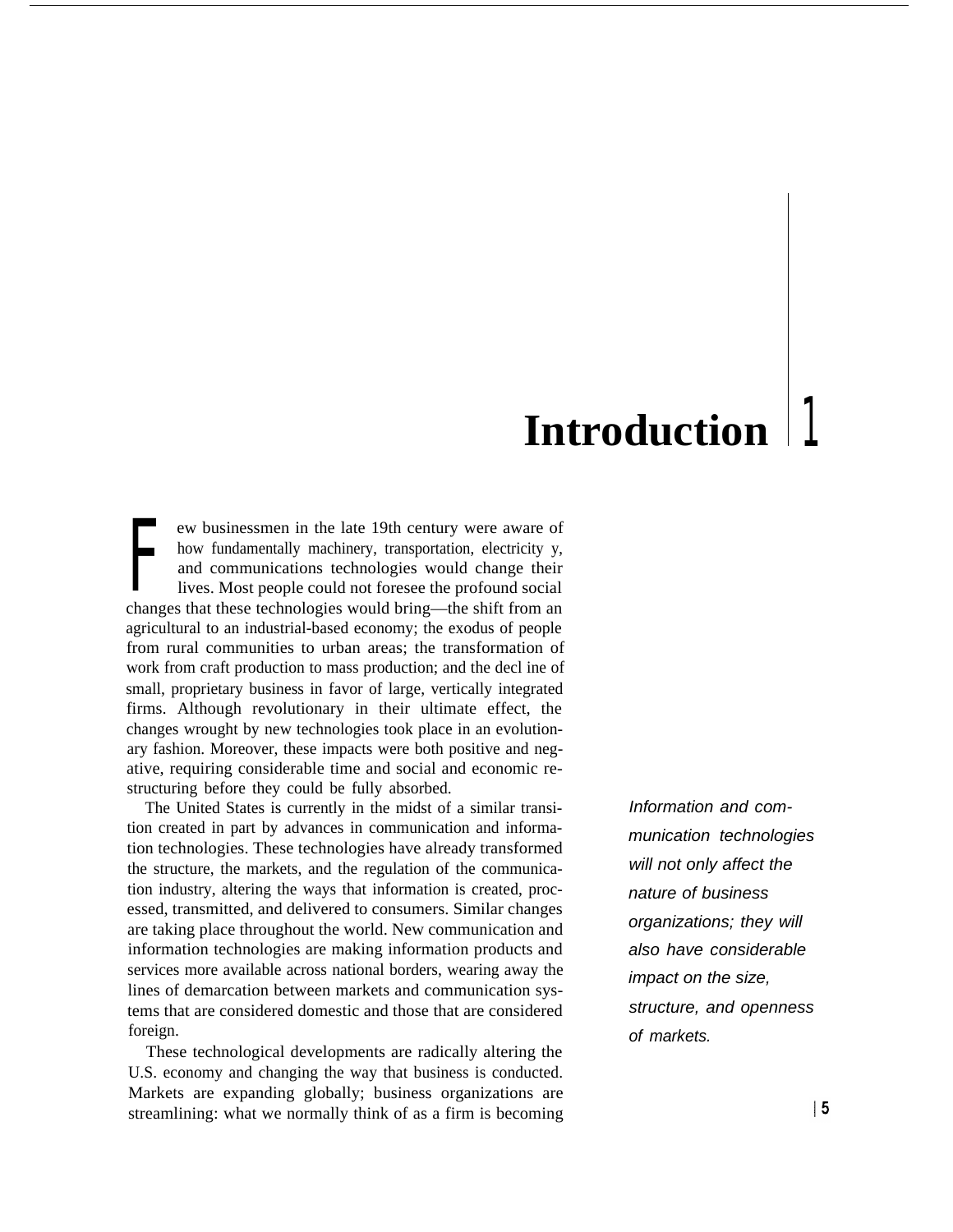blurred; some worker skills are becoming obsolete, requiring workers to be retrained; and production is being carried out "just-in-time" on a flexible schedule, rather than being mass-produced. These changes are fundamental and far- -reaching. They challenge some traditional economic notions and definitions of terms such as the firm, competitive advantage, productivity, and economic performance.

The implications of these developments for business and the economy—as well as society as a whole—may only be fully appreciated by a few at this time. However, business leaders who take advantage of what these technologies have to offer will gain competitive advantages, while those who fail to recognize their potential will likely experience decline. To the extent that policy makers and businesses grasp the implications of these developments, they can make knowledgeable choices about how the nation will deal with them and take steps to offset their negative consequences. Unlike the lawmakers and businessmen at the turn of the century, who only reacted after new technologies had restructured their society, citizens today have an opportunity to comprehend and prepare for the radical changes taking place.

## **PURPOSE AND SCOPE OF THE STUDY**

The study was requested by the Senate Committee on Science and Transportation and the House Committee on Science, Space, and Technology. The report identifies and frames the technological, economic, and societal issues related to the use of electronic networks for business and commerce. It provides neither cookbook solutions nor simple fixes for the complex problems raised by rapidly expanding uses of communication and information technologies by business and industry. The

report is intended to contribute to the discussion and debate that will take place as the concept of a National Information Infrastructure (NII) moves from vision to reality.

This report describes and analyzes how advances in communication and information technologies will likely affect the future of American business and the national economy. It identifies the new opportunities that these technologies afford, as well as the technological, social, and economic conditions needed to take advantage of them. In addition, it describes and assesses the policy implications raised by electronic business networks; identifies where tradeoffs among values and stakeholders will need to be made; develops a framework and strategy that can be used to advance the debate; and suggests criteria for judging the options that Congress might consider.

This report is the latest in a series of OTA reports that address many of the technical, regulatory, and economic issues that communication and information technologies have raised. Prior OTA reports have addressed:

- 1. network and personal privacy;
- 2. electronic dissemination of government information;
- 3. delivering government services electronically;
- 4. managing radio frequencies for wireless communications;
- 5. protecting intellectual property in electronic environments;
- 6. the technology of advanced network design; and
- 7. the development of technical standards. ]

In addition, OTA has several studies currently underway that address the use of the National Information Infrastructure for improving health care

I Seethe following publications from U.S. Congress, Office of Technology Assessment (Washington, DC: U.S. Government Printing Of fice): Informing the Nation: Federal information Dissemination in an Electronic Age (OTA-CIT-396, 1988); Critical Connections: Commu*nicotionsji]r the Future (OTA-CIT-407,* 1990); *Electronic Bulls and Bears: Securities Markets and Injbrrnation Technology (OTA-CIT-469,* 1990); Global Standards: Building Blocks for the Future (OTA-TCT-5 12, 1992); Finding a Balance: Computer Software, intellectual Property, and the Challenge of Technological Change (OTA -TCT-527, 1992); The 1992 World Administrative Radio Conference: Technology and Policy *Implications* (OTA -TCT-549, 1993); *Advanced Network Technology,* (OTA-BP-TCT-101), 1993; *Protecting Privacy in Computerized Medical Information (OTA-TCT-576, 1993); and Making Government Work: Electronic Delivery of Federal Services (OTA-TCT-578, 1994).*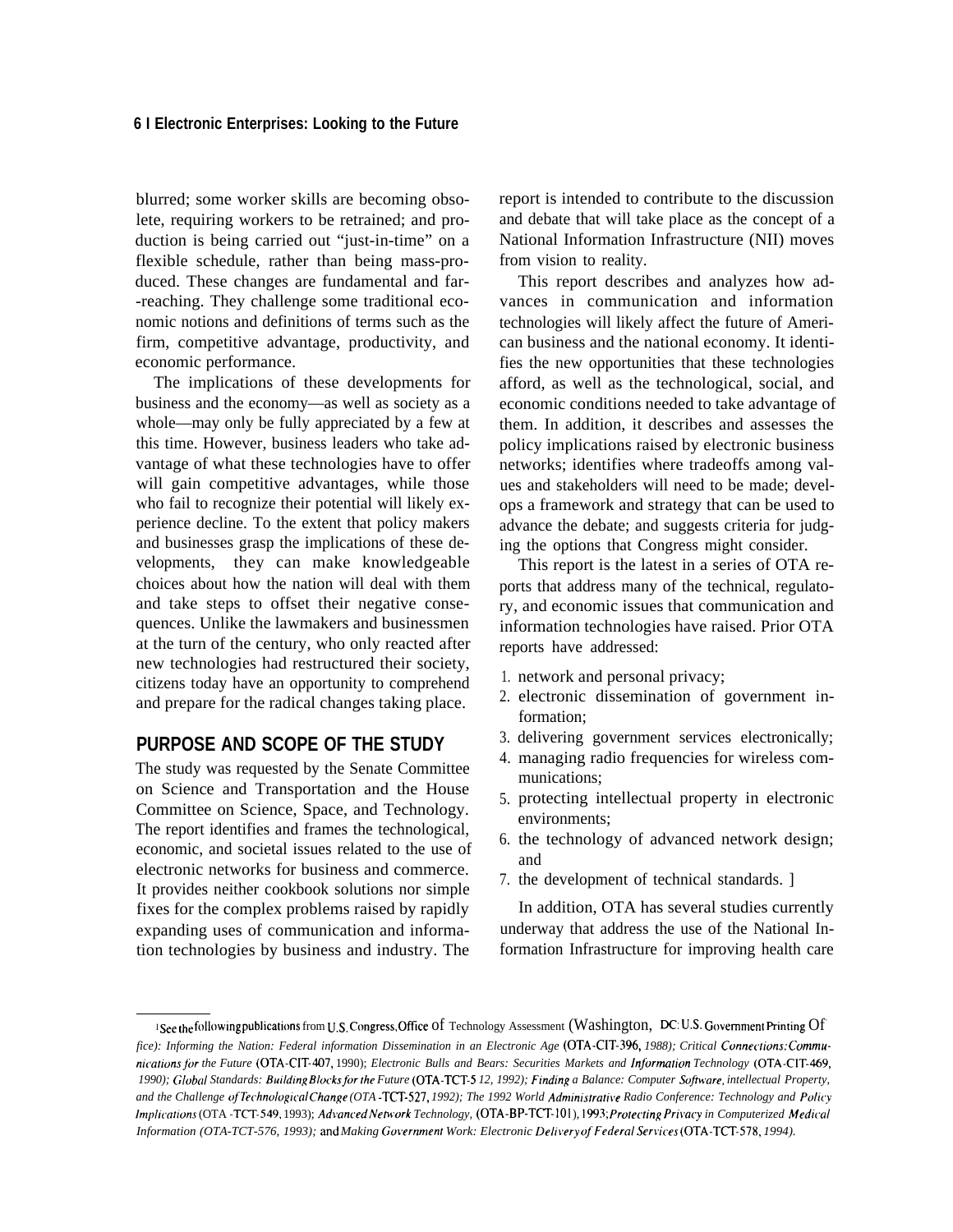delivery, the role of wireless technology in the NII, and maintaining security and ensuring privacy within the NH environment.

This report, the prior OTA reports mentioned above, and those to be released later in the 103d and 104th Congresses will provide Congress with information and policy choices about technologies, problems, barriers, and economic implications of the development and deployment of a National Information Infrastructure.

# **NATIONAL INFORMATION INFRASTRUCTURE INITIATIVE**

In September 1993, the Clinton Administration announced an initiative to promote the development of a National Information Infrastructure  $(NII)$ :

. . .that would create a seamless web of communications networks, computers, databases, and consumer electronics that will put vast amounts of information at users' fingertips. . ..[That] can help unleash an information revolution that will change forever the way people live, work, and interact with each other.<sup>2</sup>

The initiative relies on the private sector to innovate and aggressively pursue the deployment of these technologies. But certain problems in the deployment of the NH will persist that only the government can address.

The guiding principles for creating the NII include:

- 1. promotion of private sector investment;
- 2. extension of universal service at affordable prices;
- 3. promotion of technological innovations and new applications;
- 4. promotion of interactive, user-driven operation of the NII;
- 5. ensuring information security and network reliability;
- 6. improving the management of the radio frequency spectrum;
- 7. protection of intellectual property;
- 8. coordination within government agencies and with other countries; and
- 9. providing access to government information and improving government procurement.

This report focuses on the implications of the NII for business applications, and addresses many other issues related to the broader social and economic issues of the NII.

# **FACTORS DEFINING ECONOMIC PERFORMANCE**

U.S. businesses are seeking new and more productive ways to organize their functions and activities in the face of increased competition from abroad. The new approaches have labels such as total quality control, customer-driven planning, lean production, just-in-time manufacturing, agile manufacturing, and electronically y integrated enterprises. Many of these ideas are inspired by innovations in foreign countries, some of which have been successful. An advanced communication and information infrastructure could make these tools even more effective for American business (see box 1 -1).

These new approaches are based on assumptions about the critical factors driving economic performance in today's global economy and about what constitutes *economic* success. Some, for example, stress the importance of national industrial policies; others emphasize the organizational cultures and structure of group relationships within the firm; still others focus on the use of technology to improve performance and eliminate unnecessary jobs and activities. But seldom are these factors considered in their entirety or as they relate to each other. Nor do they spell out in detail how, and under what circumstances, the communication infrastructure will likely contribute to economic success.

To ensure that the important factors are taken into account, it is necessary to consider how

<sup>&</sup>lt;sup>2</sup>Information Infrastructure Task Force, "The National Information Infrastructure: Agenda for Action," Sept. 15, 1993.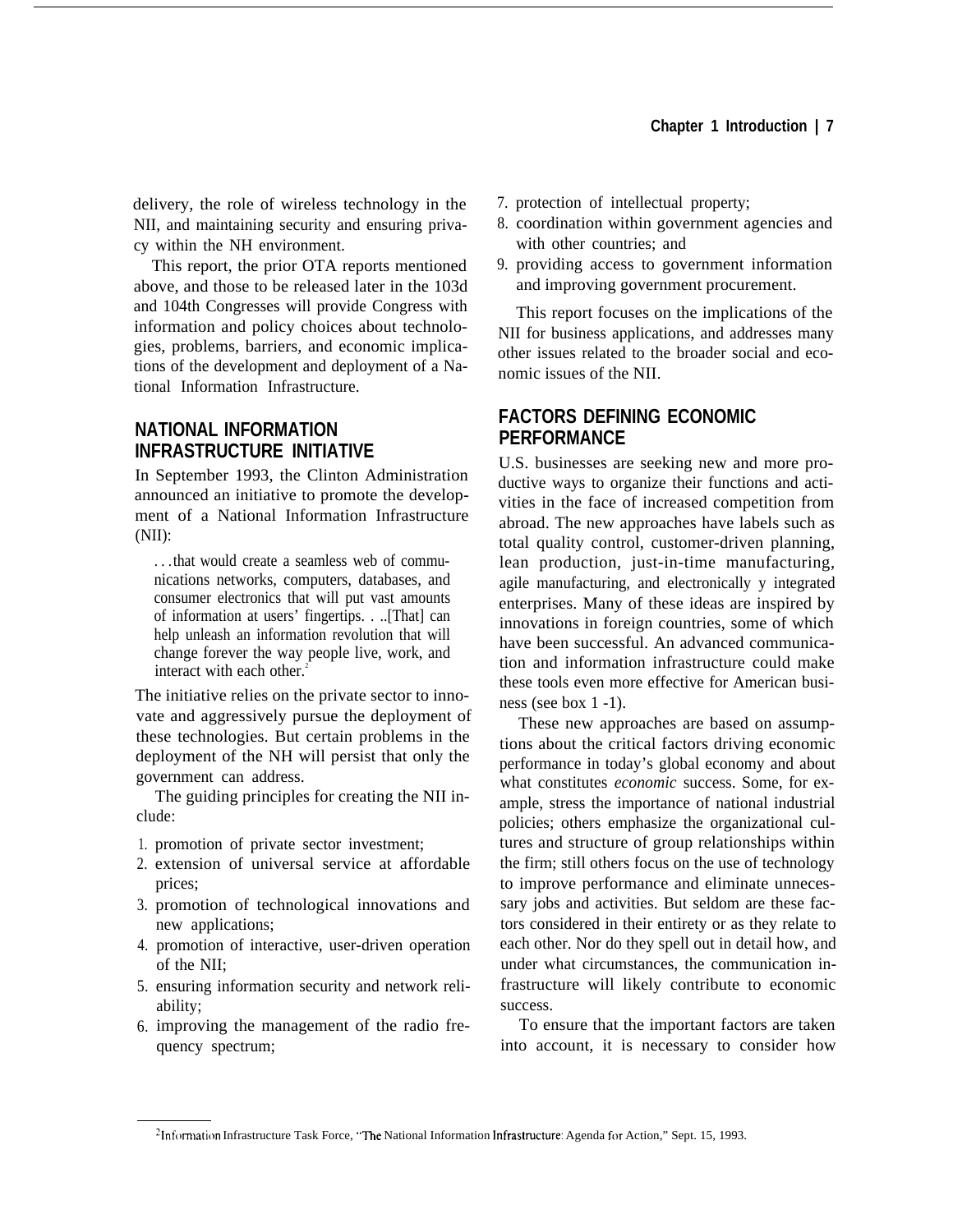#### BOX 1-1: Some Examples of How Businesses Are Using Information Networks

- Boeing Corp. has used networking technologies to reduce administrative overhead, speed production, and enhance product quality. Except for a few critical parts, most of Boeing's production is now being outsourced to suppliers throughout the world. Networked together using seven mainframe computers and 2,800 workstations, these suppliers have designed and preassembled the entire new Boeing *777* jet airliner. The company expects that this networked effort-the largest computer-aided design and computer-aided manufacturing project yet undertaken—will eliminate 20 percent of the project's total cost.
- Nike, Inc uses information networking technologies to reduce costs and achieve greater flexibility and responsiveness in an Industry that is subject to rapidly changing, global demand. Nike is the ultimate in "flattened" organizations. It "outsources" 100 percent of its athletic footwear production to suppliers. Having no production facilities of its own, it orchestrates the overall process, focusing on areas in which it has the greatest strength—research, design, and manufacturing.
- The discount retailer Wal-Mart uses networked point-of-sale technologies and reformation network tech nologies to Implement a quick response system with its vendors, Cash register data are collected, analyzed, and shared using electronic data interchange (ED I). This system has Improved Wal-Mart's efficiency, and many of its vendors have benefited from greater efficiency and increases in sales of up to 30 percent
- Computer use in financial markets was first initiated by the National Association of Securities Dealers Automated Quotations (NASDAQ) when it began in 1971 to provide computer Iistings of primary information for several thousand companies. A decade later, it developed a system to provide information as sales were completed. More recently, it has developed the PORTAL system, which provides the cross-listing of securities together with an automated trading system. Linked electronically with both the London and the Singapore exchanges, NASDAQ has become an important foreign exchange security market with trade totaling \$6 billion in 1991,
- Networked services need not be high-tech for businesses to benefit. For example, toll-free services Iinked to the public switched network not only enhance business performance; they can also lower barriers to market entry. For example, 1-800 numbers can give small businesses access to a national, and even international, market. Many entrepreneurs, operating on a very small scale, are finding creative ways to take advantage of this opportunity John M Shanahan, for example, the founder and CEO of Gateway Educational Products, Ltd , used the toll-free number 1 -800-ABCDEFG to nationally market a musical phonics product, Hooked on Phonics, which he had originally developed for personal use to help teach his son to read. After *4* years, Shanahan's annual sales totaled \$85 million, and he is now developing a follow-on educational math program. Shanahan attributes much of his success to his toll free "ABCDEFG" phone number,

SOURCE Off Ice of Technology Assessment, 1994

these factors. Economic performance entails three growth.<sup>3</sup>

economic performance is defined and the condi- essential elements: 1 ) an increase in the average tions that foster high performance. It is then pos- standard of living; 2) sustainable growth; and 3) sible to examine the role of business as it relates to greater sharing among all groups of the benefits of

<sup>&</sup>lt;sup>3</sup>As described by Rivlin: "There is no obvious single measure of how well the economy is performing in the long run, and there is lots Of room for argument about what aspects are important and how m measure them. At a minimum, Americans ought to want three things from their economy: the average standard of living should be rising; the improving level of living should be shared by all groups; and the rising standard should be sustainable. All three elements of this definition are important." Alice Rivlin, Reviving (he Americans Dream: *The Economy, fhe Yafes, and /he Federal Goternmenl* (Washington, DC: The Brookings Institution, 1992, p. 35).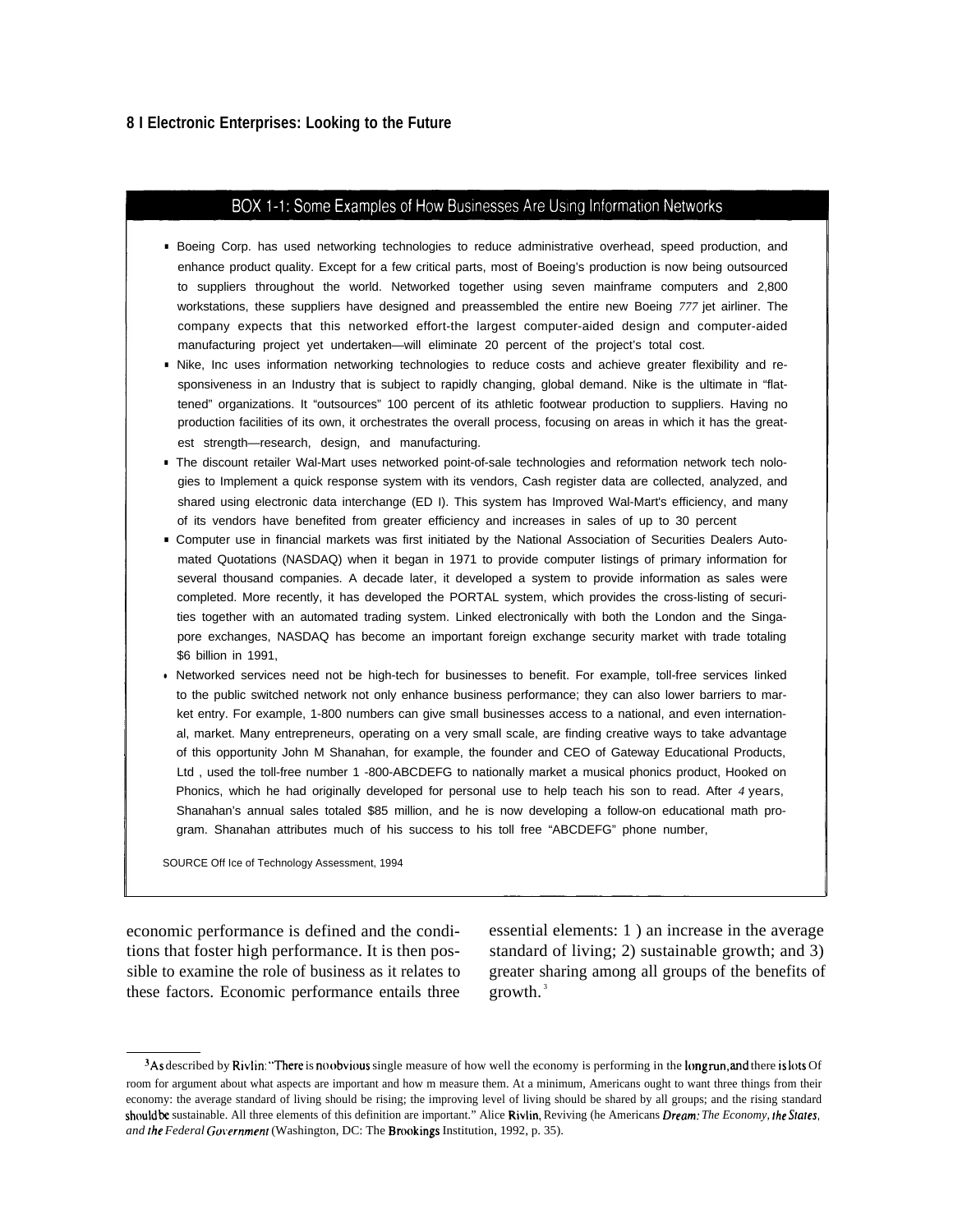The factors that determine economic performance, as defined here, include:

- 1. major structural changes in society that create new business opportunities or pose new constraints;
- 2. technological advances that create new possibilities and potential problems;
- 3. the ability of business and industry to seize these opportunities and adapt to their changing environment;
- 4. the impact of business decisions on market structure, factor resources, and other economic actors; and
- 5. the role of government and other institutions that support or inhibit business activities and determine the rules of operation for business and the marketplace (see figure 1-1 ).

These factors are interrelated and, over time, account for changes in economic performance. Technological advances, for example, are a major source of social and economic change. In economic relationships, technology developments will affect economies of scale, the availability of product substitutes, the cost of production, and the structure of the market.<sup>4</sup> Work relationships are influenced by technological advances, as the history of automation clearly attests.<sup>5</sup> New technologies also create new potential and new opportunities that change ideas about what is possible and what is not. By challenging conventional ways of thinking, technological advances also provide an opportunity to reassess and reconsider basic socioeconomic values, goals, and choices.<sup>6</sup>

—



Economic performance is defined as growth sustainable over time including an Increase m the average standard of living for all groups Economic performance is a function of a complex Interrelationship of factors

SOURCE Off Ice of Technology Assessment 1994

Although sweeping in their impacts, technological advances are not without limits. New technologies are subject to social choice; they are also regulated by the institutional, cultural, and organizational environments in which they evolve. Businesses rarely adopt technological innovations in their original form; rather, they redesign and adapt them to meet their specific needs

<sup>4</sup>As Porter has described: "Technological change is one of the principal drivers of competition. It plays a major role in industry structural change. as well as m creating new industries. It is also a great equalizer, eroding the competitive advantage of even well-entrenched firms and propelling otherstothe forefront. Many of today's great firms grew out of technological changes that they were able to exploit of all the things that can change the rules of competition, technological change is among the most prominent. " Michael Porter, Competitive Advantage: Creat- *Superior (New* York, NY: Free Press, 1985), p. 164.

<sup>&</sup>lt;sup>5</sup>See, for instance, David Noble, *Forces of Production: A Social History of Industrial Automation (New York, NY: Oxford University Press,* 1984).

<sup>&</sup>lt;sup>6</sup>Emmanuel G. Mesthane, "The Role of Technology in Society," in Albert H. Teich (cd.), *Technology and Man's Future (New York, NY:St.* Martin's Press, 1981 ); and Langdon Winner, Autonomous *Technology: Techniques Out of Control as a Theme in Political Thought* (Cambridge, MA MIT Press, 1977).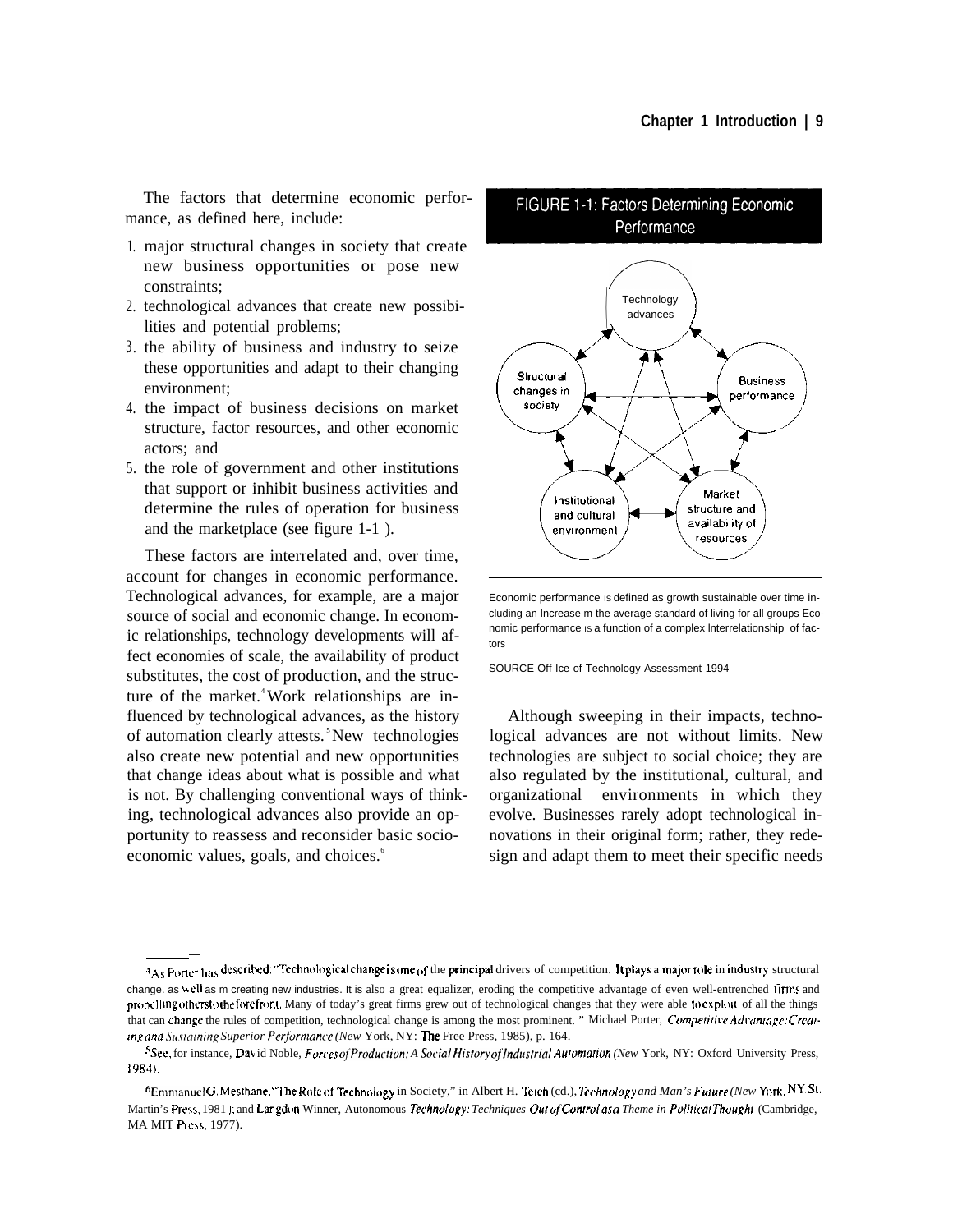and to conform to their organizational cultures.<sup>7</sup> Businesses that can take advantage of these technological developments to reduce costs, increase efficiency, extend markets, develop new products, or otherwise gain a competitive advantage will prosper-others will not.

Technologies tend to embody social values and forms of social organization; thus, their impacts are felt far beyond the realm of business itself.<sup>8</sup> Technology will also have an impact on the nation's competitiveness, the structure of the marketplace, workplace skills, values, tastes and preferences, and the quality of the environment. Moreover, if the nation's economy is to perform well, it will need to create an environment in which businesses can be flexible in adapting to changes in the competitive environment. To do so, government will need to support the acquisitions of knowledge and learning, induce innovation, foster risk-taking and creative activity of all sorts, and help resolve problems and bottlenecks as they arise. The communication and information infrastructure supporting these efforts will need to be widely accessible and flexible.

## **THE CHANGING BUSINESS ENVIRONMENT**

Today, American businesses and the U.S. economy as a whole are confronted by a number of changes that require an innovative response (see box 1 -2). Among these are: 1 ) the emergence of a high] y competitive global economy in which multinational corporations play a greater role; 2) the growing importance of information as an economic resource and basis for competitive advantage;

and 3) the shift from mass production to a system of customized, flexible production.

## **| Emergence of a Competitive Global Economy**

The integration of the international economy has been facilitated and fostered by a number of developments. These **include:**

- m the increasing similarity among countries with respect to tastes, infrastructure, distribution channels, and marketing approaches;
- $\bullet$ the emergence of a global capital market, as witnessed by the large flow of funds between countries;
- declining tariff barriers and the establishment of regional trading agreements;
- m shifting opportunities for competitive advantage due to technology restructuring;
- the integrating role of advanced information and communication technologies;
- slow and uneven world economic growth that has fanned the flames of international competitiveness; and
- the emergence of new global competitors, prin cipally from East Asia.<sup>10</sup>

Together, these developments have given rise to a global economy in which patterns of international trade primarily reflect patterns of international production, Specialization takes place on the basis of parts and specialized components, rather than on the exchange of finished products as in the past. Thus, inter-firm and intrafirm trade is steadily replacing interindustry trade. <sup>11</sup>Today, for example, Japan provides approximately 40 per-

<sup>7</sup>See, for instance, Philip Anderson and Michael L. Tushman, "Technological Discontinuities and Dominant Designs: A Cyclical Modelof Technological Change,' Administrative Science Quarterly, vol. 35, 1990, pp. 604-633; and Wesley M. Cohen and Daniel A. Levinthal,"Absorptive Capacity: A New Perspective on Learning and Innovation," *Administrative Science Quarterly*, vol. 35, 1990, pp. 128-152.

 $^8$ Wiebe E. Bijker, Thomas P. Hughes, and Trevor J. Pinch (eds.), The Social Construction o/ Technological Systems: New Directions in the *.\{J~ifj/ot~? and }Iistory oj"7echnologv* (Cambridge, MA: The MIT Press, 1987),

<sup>&</sup>lt;sup>o</sup> Douglas North, *Institutions, Institutional Change and Economic Performance* (Cambridge, England Cambridge University Press, 1990). <sup>10</sup>Michael Porter (ed) Competition in Global Industries (Boston, MA: Harvard Business School Press, 1986). pp. 408-409.

<sup>11</sup> Robert Gilpin, The Political Economy of International Relations (Princeton, NJ: Princeton University press, 1987), p. 238. See also Jack N. Behrman, *Industrial Policies: International Restructuring and Transnationals* (Lexington, MA:Lexington Books, 1984),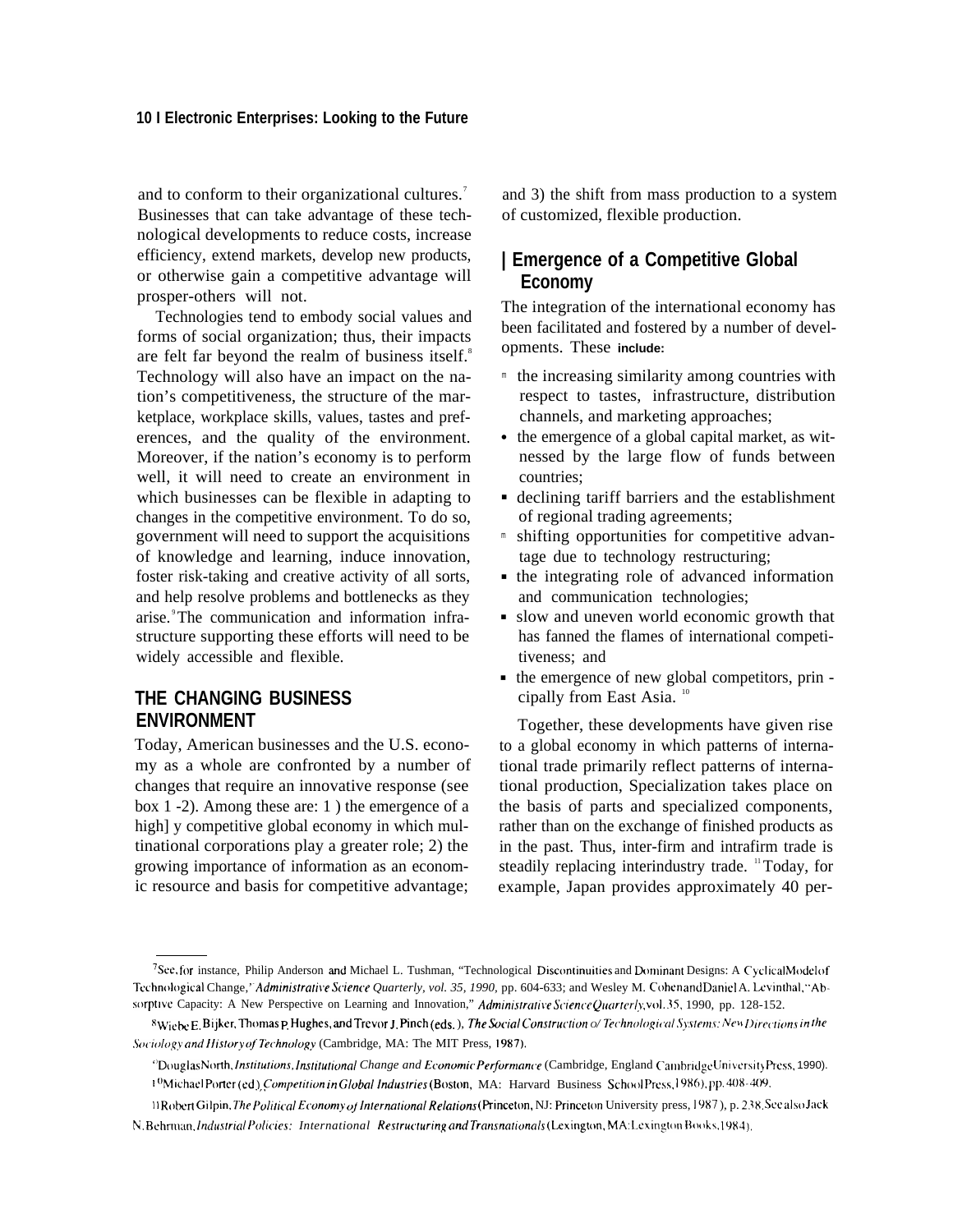#### **Chapter 1 Introduction I 11**

#### **BOX 1-2 The Economic Environment**

Business environments change over time because of technology advances, major social and economic events, new ways of thinking about business and evaluating performance, and changes in the institutional norms and government rules that determine economic behavior These changes may be abrupt and revolutionary, as in the case of war, famine, and natural disaster More often than not, however, structural changes take place Incrementally, having a cumulative effect over time Even changes as significant as the demise of the feudal system or the Industrial revolution occurred not at one stroke, but in an evolutionary fashion as a result of a number of small but Interrelated events 1

Structural changes create both new economic opportunities and new constraints The American CIVII War, for example, gave rise to both It not only ended slavery, and thereby greatly constrained the mode of cotton production in the South, it also created new opportunities for textile manufacturing 2More recently, a vast array of new market opportunities have been created with the sudden collapse of the governments of the Eastern European bloc

Over the long run, business performance depends on how well businesses react to such changes Those that respond creatively can gain advantage, while those that fail to adapt wiII Iikely experience decline <sup>3</sup> The railroad industry is an example In the fifties, when U S railroad companies were confronted by trucking and the airlines, they disregarded them They did not see these technologies as a threat because they thought of themselves as being in the railroad business rather than the transportation business This misperception was costly, the railroad companies were soon superseded by the emerging trucking and airline industries

National economies are also subject to such ebbs and flows This rise and fall occurs because the conditions for success—or competitive advantage—vary according to circumstances What works well in one case will not necessarily succeed in another 'Thus, for example the U S economy gained advantage over many European economies during the Industrial era because mass production required a large market which existed only in the United States Similarly, although the British economy was successful in the 19th century, it declined in the 20th in part because, unlike the Germans and others who invested in science and education, the British failed to anticipate the emergence of new markets and the growing Importance of knowledge resources <sup>6</sup>

L

<sup>&</sup>lt;sup>1</sup> As North notes with respect to the feudal structure "The Important point is that the changes were an aggregation of literally thousands of specific small alterations in agreements between lords and serfs, which in total made for fundamental institutional change Douglas North Institutions Institutional Change and Economic Performance (Cambridge UK Cambridge University Press, 1990) p 89 Braudel describes the industrial revolution in similar terms "When one is talking about social phenomena rapid and slow change are inseparable For no society exists which is not constantly torn between the forces working to preserve it and the subversive forces—whether perceived as such or not—working to undermine it Revolutionary explosions are but the sudden and shortilved volcanic eruption of this latent and long term conflict " See Fernand Braudel Civilization and Capitalism 15th - 18th Century The Perspective of the World volili (Berkeley CA University of California Press 1992) pp 537-538

<sup>&</sup>lt;sup>2</sup>See Brodus Mitchel The Rise of Cotton Mills m the South (Baltimore MD The Johns Hopkins Press, 1921) As the author points out the availability of slave labor tended to discourage the development of manufacturing in the South until after the Civil War when the textile industry began to flourish

<sup>&</sup>lt;sup>3</sup> Andrew Schotter The Theory of Social Institutions (Cambridge, UK Cambridge University Press, 1981) pp 1-2

<sup>&</sup>lt;sup>4</sup>As Karl Polanyi notes "A nation may be handicapped in its struggle for survival by the fact that Its institutions, or some of them, belong to a type that happens to be on the down grade--the gold standard in World War II was an instance of such an antiquated outfit Countries on the other hand which for reasons of their own are opposed to the slatus quo would be quick to discover the weaknesses of the existing institutional order and to anticipate the creation of institutions better adapted to their interests See Karl Polanyi, The Great Transformation The Political and Economic Or/gins of Our Time (Boston, MA Beacon Press 1957) p 28

<sup>&</sup>lt;sup>5</sup> For a discussion of these factors in mass production see Harold Williamson (ed ), The Growth of the American Economy (New York NY Prentice Hall 1951) pp 721-722

 $6$  See James Beckford ' Great Britain Voluntarism and Sectional Interests in Robert Wuthrow (ed.) Between States and Markets The Voluntary Sector in Comparative Perspective (Princeton NJ Princeton University Press 1991 ) p 33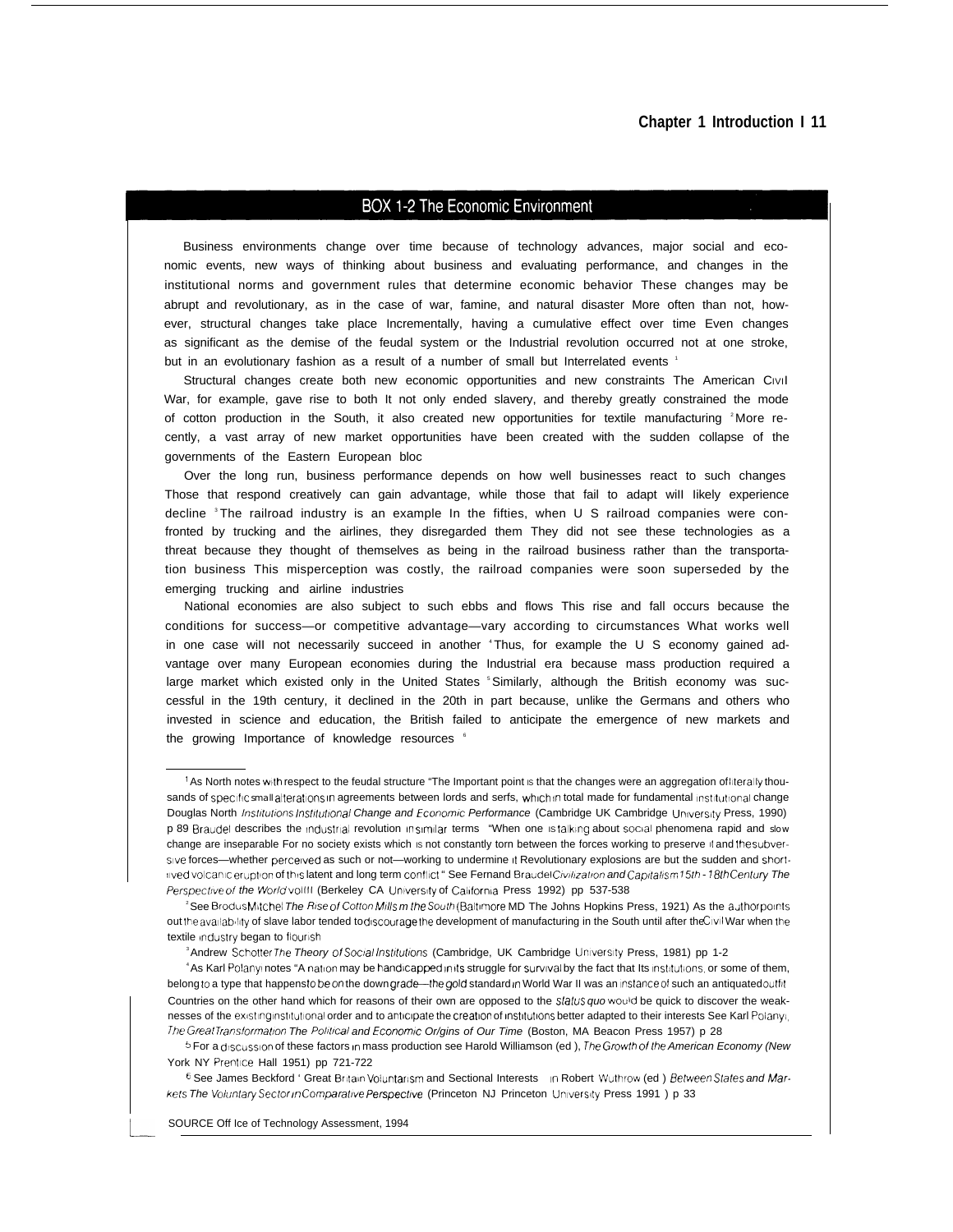

SOURCE Institute for the Future, "The Electronic Enterprise," contractor report prepared for the Off Ice of Technology Assessment, May 1993

cent of U.S. component parts in electronics and automobiles.<sup>12</sup>

Patterns of direct investment abroad also highlight this trend toward global economic integration and interdependence. Between 1960 and 1988, for example, direct investment abroad by all firms in all nations increased by over 10 percent per year to more than \$1.1 trillion. This trend is especially pronounced in the United States where foreign direct investment increased during the same period faster than the world average—from \$9.9 billion to \$328.9 billion, or 18 percent per year. Moreover, foreign direct investment accounted for 3.4 percent of Gross National Product (GNP) in 1978, compared with 1.8 percent a decade earlier. '

Multinational corporations are also driving the trend toward globalization. To compete in today's global economy, companies must integrate their activities on a worldwide basis, allocating activities among a number of countries to gain the greatest advantage. <sup>15</sup> Depending on the particular case, it might be best for a firm to disperse its production facilities—such as design modification, fabrication, and assembly—to foreign countries, and to focus its own domestic production on the fabrication of key components. 16 or alternatively, a firm might decide to manufacture a product domestically, but transfer abroad such downstream activities as distribution, sales, marketing, and service. When not fully integrated into multinational corporations, these firms are networking their activities across global boundaries through a variety of arrangements such as cross-1icensing of technology, joint ventures, orderly marketing agreements, offshore production of components, secondary sourcing, and crosscutting equity ownership<sup>17</sup> (see figure 1 -2).

 $15$ See Porter, op. cit., footnote  $10$ .

<sup>16</sup>[bid.

<sup>12</sup> Porter, op. cit., footnote 1 0, p. 225.

<sup>13</sup> John W. Rutter, "Direct Investment Update: Trends in International Direct Investment," U.S. Department of Commerce, International Trade Administration, September 1989. The stock investment given here is the position of foreign direct investors, or the value of the foreign investors' equity in and loans to offshore affiliates. For the United States, a foreign direct investor is one that owns or controls at least 10 percent of a company's voting stock (or equivalent amount in an unincorporated enterprise)

 $4$ Ibid.

<sup>17</sup> Gilpin, op. Cit., footnote 11. See also Peter Cowhey and John Aronson, Managing the World Economy: The Consequences of Corporate  *(New* York, NY: Council on Foreign Relations, 1993). Once generally associated with U.S. industries, multinationals are, themselves, increasingly becoming global in nature. For example, globally networked Japanese and European firms, while differing somewhat in style from U.S. firms, have significantly grown in number in the course of the past decade. See Bruce Kogut, Weijian Shari, and Gordon Walter, "Knowledge in the Network and the Network as Knowledge," in Gernot Grabher, *The Embedded Firm: On the Socioeconomic's of Industrial Net*\ \  $or$ ks (London, UK: Routledge, 1992), p. 90.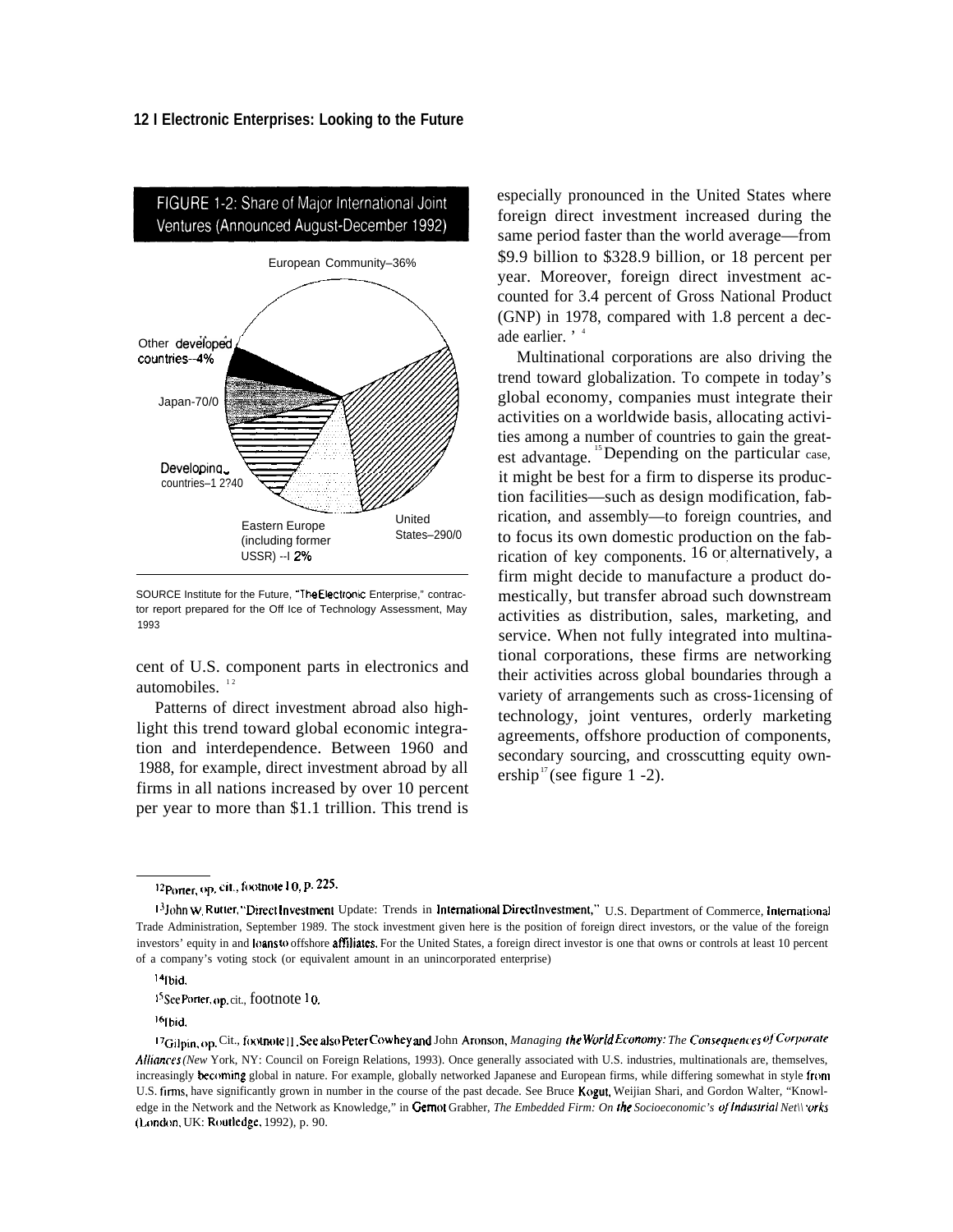## **I Trend Toward an Information-Based Economy**

There is an interrelated trend toward an information-based, network economy. Increasingly, information serves as a primary resource, a key factor of production. Information is becoming a prerequisite to the development and allocation of other resources. As such, it is treated less and less as a free good and more and more as a commodity to be bought and sold in the marketplace. As the economic value of information increases, the economic rewards of those who have greatest access to it grow as well.  $18$ 

The trend toward an information-based economy results, in part, from the development and widespread deployment of information and communication technologies. The emergence of these technologies has increased: 1) the speed at which information can be communicated; 2) the quantity of information that can be collected, stored, manipulated, and transmitted; and the access to information (see figure 1-3).

These technologies provide numerous ways to improve efficiency and increase productivity, and thus engender growth. Information is, for example, reusable. Unlike capital resources such as steel and iron, it requires very few physical resources to produce and distribute it. Information can be used to substitute more efficiently for labor and to improve the overall efficiency of the productive process itself. As productive processes become increasingly complex, the largest reserve of economic opportunities will be in organizing and coordinating productivity activity through the process of information-handling 19 (see figures 1-4 and 1 -5).



#### FIGURE 1-3: Growth of Private and Public **Electronic Mail Networks**

NOTE The online computer version of mail, "electronic mail" (e-ma(l), Is perhaps the most used and most basic computer network application Simpler to use than writing and mailing a letter, e-mail is installed on virtually every networked computer and the total number of e-mail addresses (mailboxes) is growing exponentially As depicted above, e-mail addresses installed by the private sector (corporations nonprofit associations, and universities) have grown much faster than their public counterparts

SOURCE Electronic Mail and Micro Systems Jan 1 1994, PP 1-10 (year-end 1993 figures revised April 1994)

Technology advances have also given rise to new businesses that specifically cater to business information needs. Information can now be processed in a variety of new ways, adding to its value from the point at which it is created or composed

<sup>&</sup>lt;sup>18</sup> Asnoted by Merrifield "Wealthwill nolonger be measured primarily in terms of ownership of fixed physical assets, but rather in terms of time-critical access to needed resources; and to knowledge-intensive value-added operations. The value-added dimension, moreover, will be the deciding source of the comparative advantage required for industrial competitiveness. This shift in the basis of wealth formation is a major break with the past, a discontinuity that is driven by accelerating forces of change. One of these factors involves an explosion of technology that has created about 90 percent of al I scientific knowledge over just the last 30 years. Moreover, this knowledge basis is likely to double again in the next 15 years." D. BruccMerrifield, "GlobalStrategic Alliances Among Firms," International Journal of Technology Management, Special *Issue on Strengthening Corporate and National Competitiveness Through Technology, vol. 7, 1992, p. 77.* 

<sup>19</sup> Charles Jonshur, "Information Resources and Economic Productivity," Information Economics and Policy / (North Holland: Elsevier Science Publishers. 1983), pp.13-35.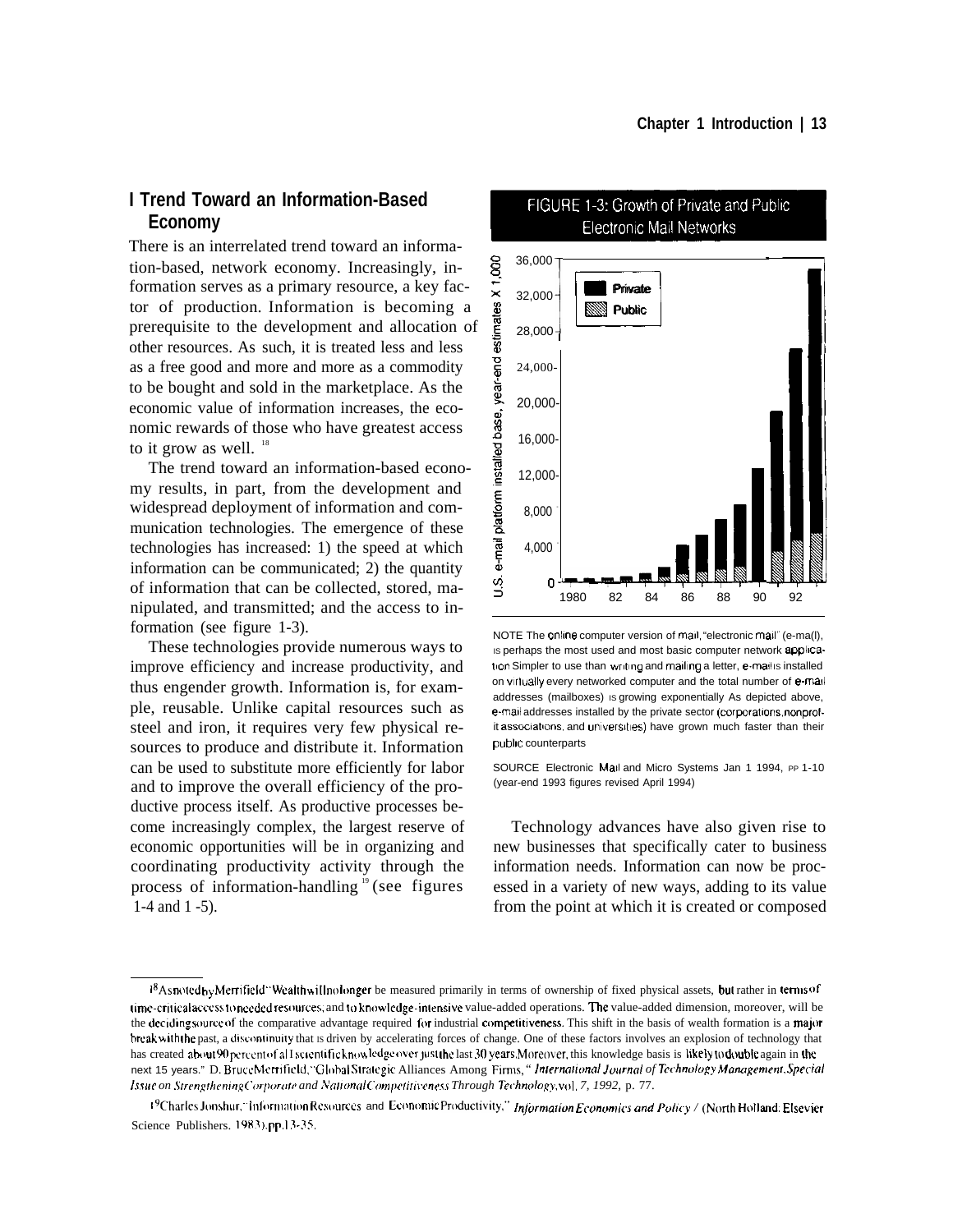

SOURCE Morgan Stanley Economics, 1994



SOURCE Morgan Stanley Economics, 1994

to the point at which it is assimilated or used. As the opportunities for creating new information products and services have increased, so too have the number of commercial providers. Responding to the increased demand for information, the new technologies have spawned a rapidly growing industry. For example, in 1992, the worldwide market for online services totaled \$10.1 billion, a 9.2 percent increase from \$9.3 billion in 199120 (see box 1-3).

## | **Shift to Flexible, Decentralized Production**

To gain competitive advantage in a knowledgebased, global economy, firms must adopt new ways of doing business. Customers are now more diverse and sophisticated, and new, highly skilled competitors use communication networks to access foreign markets. Success in the global economy no longer depends only on achieving efficien-

20 Online Services: [993, Review, Trends & Forecast (Wilton, CT: SIMBA/Communications Trends, 1993), p. 11.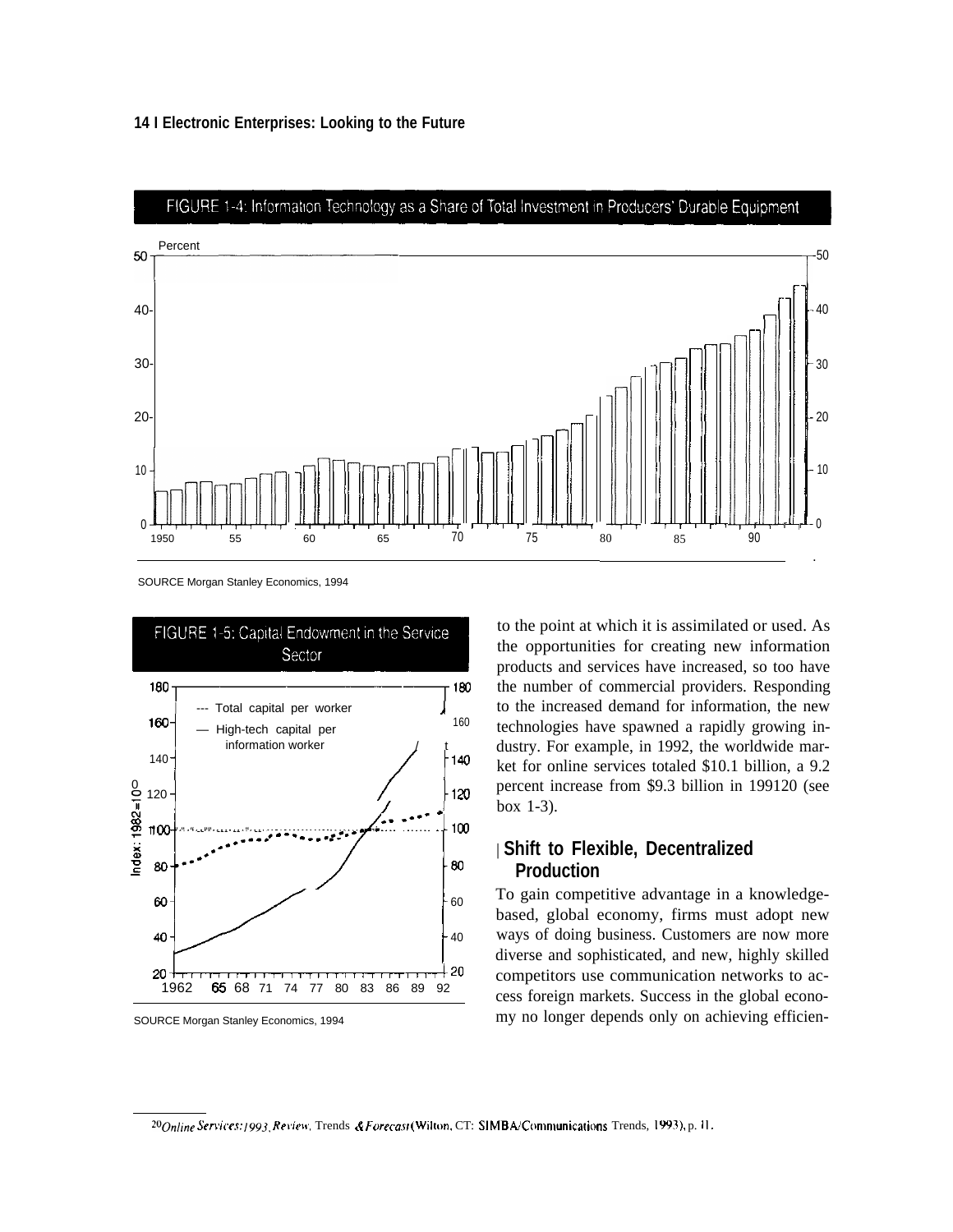cy and cost reduction. 21 Increasingly, it depends on the effectiveness of businesses—their ability to innovate, respond just-in-time, focus on quality, and establish more cooperative interfirm and intrafirm relationships. To enhance their effectiveness, businesses are taking advantage of more timely and appropriately packaged information to help them shift from business models based on mass production to those that center around the concept of flexible, decentralized production<sup>22</sup> (see table l-l).

The system of mass production that developed in the United States was extremely efficient for its time. Because it eliminated variability, it greatly reduced the need for information. With lower information costs, firms could handle greater volume and reap even greater efficiency gains through economies of scale and scope, The system was self-reinforcing. Given lower costs, volume was sustained through price reduction and the generation of a mass market.<sup>23</sup> However, this system of mass production, which took the form of the assembly-line process, hinged on maintaining constancy. As a result, everything-parts, processes, tools, products, workers, and tasks—had to be standardized.<sup>24</sup> In addition, this system required a rigid, hierarchical business structure that would provide adequate control  $\cdot$ <sup>25</sup> Equally important, it necessitated a tradeoff in favor of efficiency over diversity.<sup>26</sup>

Such a tradeoff is neither necessary nor appropriate today when diversity is at a premium. Flexible, decentralized production systems (also referred to as mass customization) allow businesses to customize production without sacrificing economies of scope. Using such an approach, businesses seek to control a particular market niche rather than maximize market size. As a result, scale economies are no longer such an important factor for success .27

<sup>24</sup>lbid. See also James P. Womack, Daniel T. Jones, and Daniel Roos, *The Machine 7-hat Changed The 14 'orld: The Story of Lean Production (New York,NY Harper Perennial, 1990), p. 27.* 

<sup>25</sup> James Beniger, *The Control Revolution: Technology and the Economic Origins of the Information Society (Princeton, NJ PrincetonUni*versity Press, I 986).

<sup>26</sup>As pointed out by Boynton et al.: "Change in either process or product works against the mass--production formula. Changes m product make reach incryobsolete, force costly changeover and reduce managerial control. Changes in process complicate ind i vidual jobs, raise waste and error, and increase unit costs. Thus a mass production organization is intended to respond to and initiate as little change as possible. This design for stability requires limiting product variety as well as process innovation. "" A.C. Boynton, B. Victor, B.J. Pine II, "New Competitive Strategies. Challenges to Organizations and Information Technology," IBM Systems *Journal*, vol. 1, 1994, pp.43-44.

 $2<sup>1</sup>$ As noted by Gehani: "For many years, the delay and the cost .. in the development of new products did not hurt most companies' bottom line very much. The customers generally waited patiently for new products to appear in the market. With few new organizations entering an oligopolistic and mainly domestic U.S. economy, [here was no significant erosion in (he customer base of an organization due to such delays. But with globalization of competition in the l 980s and ease of transcontinental movements of goods, money, and information, foreign competitors started entering as soom as some gaps appeared in the highly valued U.S. or European markets. "R. Ray Gehani, "Concurrent Product Development for Fast Track Corporations, " *Long Range P/arming*, vol. 25, No. 6, pp. 40-47, 1992.

 $^{22}$ As Stinchcombe points out: "'Structures of organizations, and of parts of organizations, vary according to the sorts of uncertainties the) confront, and according to what sources of information they depend on and to how that information is best gotto the dec I sion-making un Its. " Arthur L. Stinchcombe, *Information and Organizations* (Berkeley, CA: University of California Press, 1990), p.3.

 $^{23}$ As Williamson notes: "Mass production was the main support as it was the prerequisite of mass production... . The American home market, in the words of Andrew Carnegie, is a 'vast homogeneous market, and this factor too was a major influence affecting the evolution of mass production. Across the horizontal plane and its great geographical extend, as well as up and down the vertical socialscale, the A merican market place underwent a standardization of taste and consumption that bore profound psychological and economic significance. '" Harold WI II iamson (cd.), 7'he *Growth oj [he Arnerifan Ecwromy (New* York, NY: Prentice Hail, 1957), pp. 721-722.

 $^{27}$ According to Ayres: "The key to the suggested "new paradigm" for economic grow [h is that increasing flexibility progressively reduces the cost d] fferential between customized and standardized products. The smaller this differential, the greater the demand for diversity and, hence, flex ibility. But this process, in turn, leads to further improvements in the manufacturing process, generating savings in both labor and capital, and in effect, restraining the traditional cost-driven engine of growth." R.U. Ayres, "CIM A Challenge to Technology Management," *International Journal <sup>of</sup> Technology Management, December 1992, p. 21.*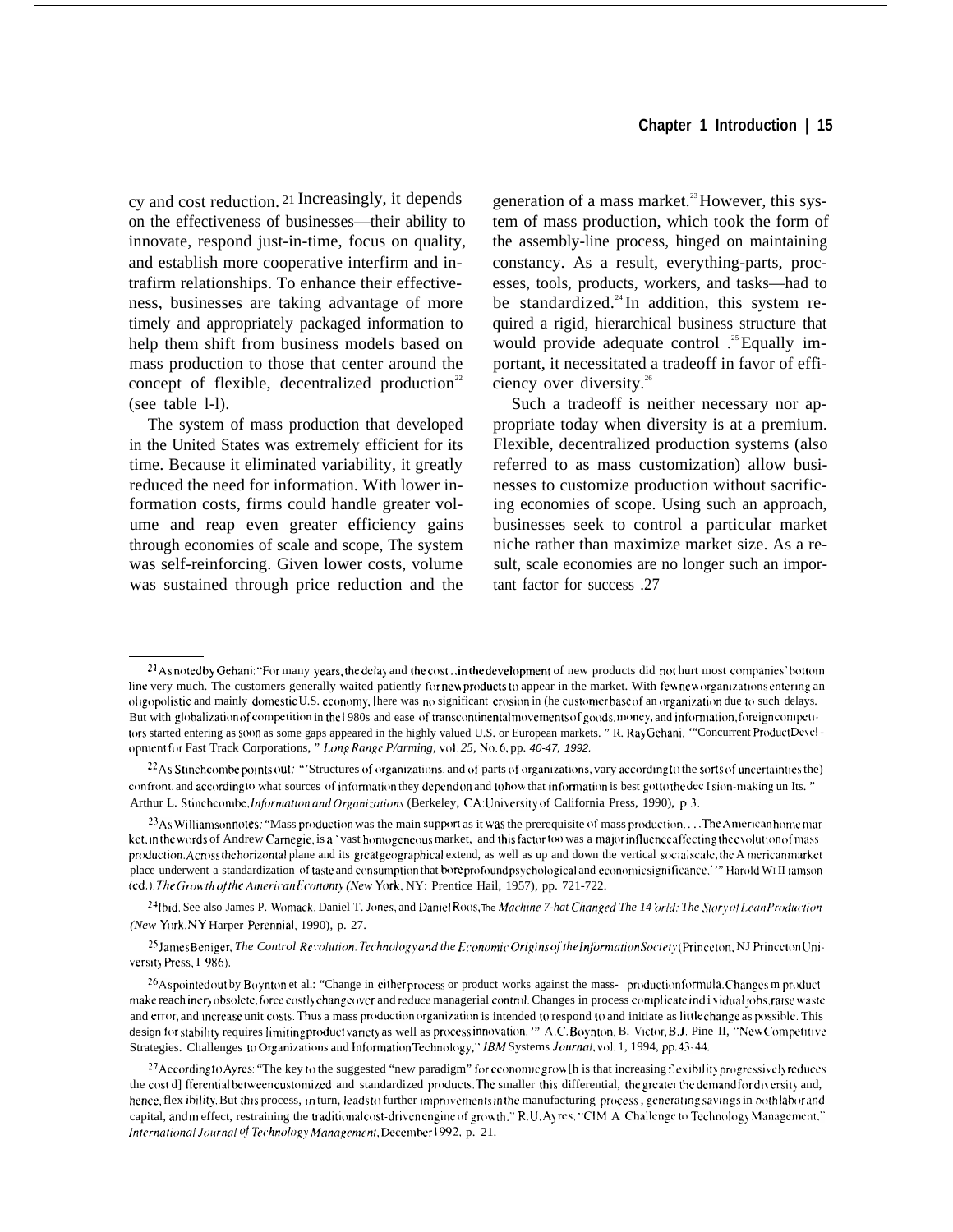#### BOX 1-3: Online Information and Services Market

Online Information—facts, figures, pictures, numbers, and words traveling through telephone and computer networks, and stored and retrieved from computers—is prevalent and growing throughout the American economy Businesses and consumers are using this method of information-gathering and exchange to supplement telephone conversations, face-to-face conversations, and paper-based information sources While the most basic services only allow for information retrieval from a database, others allow communications such as electronic mail (E-mail), electronic bulletin board services (BBSs), and online chat sessions similar to telephone conference calls.

Looking back in time, the first online service was computer time-sharing that gave businesses access to a central computer from a dumb terminal at a remote site Computer time-sharing allowed companies that could not afford in-house systems to benefit from computing After computer time-sharing took hold, publishers realized the benefits of distributing information as well as computing resources through similar shared network arrangements Today, online information and communications are generally

accessed through personal computers instead of dumb terminals The installed base of personal computers is expected to number about 57 million in the United States and 148 million worldwide by 1994<sup>1</sup>

SIMBA Information Inc , a market analyst, divides the online services market according to whether businesses or individuals are the customer. The services offered to businesses and consumers, however, may be similar as individuals demand business-oriented services, such as for professional correspondence or individual investing More specifically, the business services market includes brokerage, credit, financial news/research, legal/regulatory, and professional/library services, whereas the consumer services market includes general interest, individual investing, and gateways to more than one service provider





SOURCE Gale Directory of Databases, Volume 10nline Databases Gale Research, Detroit, Ml, 1993

#### (continued)

<sup>1</sup> Dataquest Inc, San Jose, CA, as cited in Online Services 1993 Review Trends&Forecast (Wilton, CT SIMBA/Communications Trends, 1993)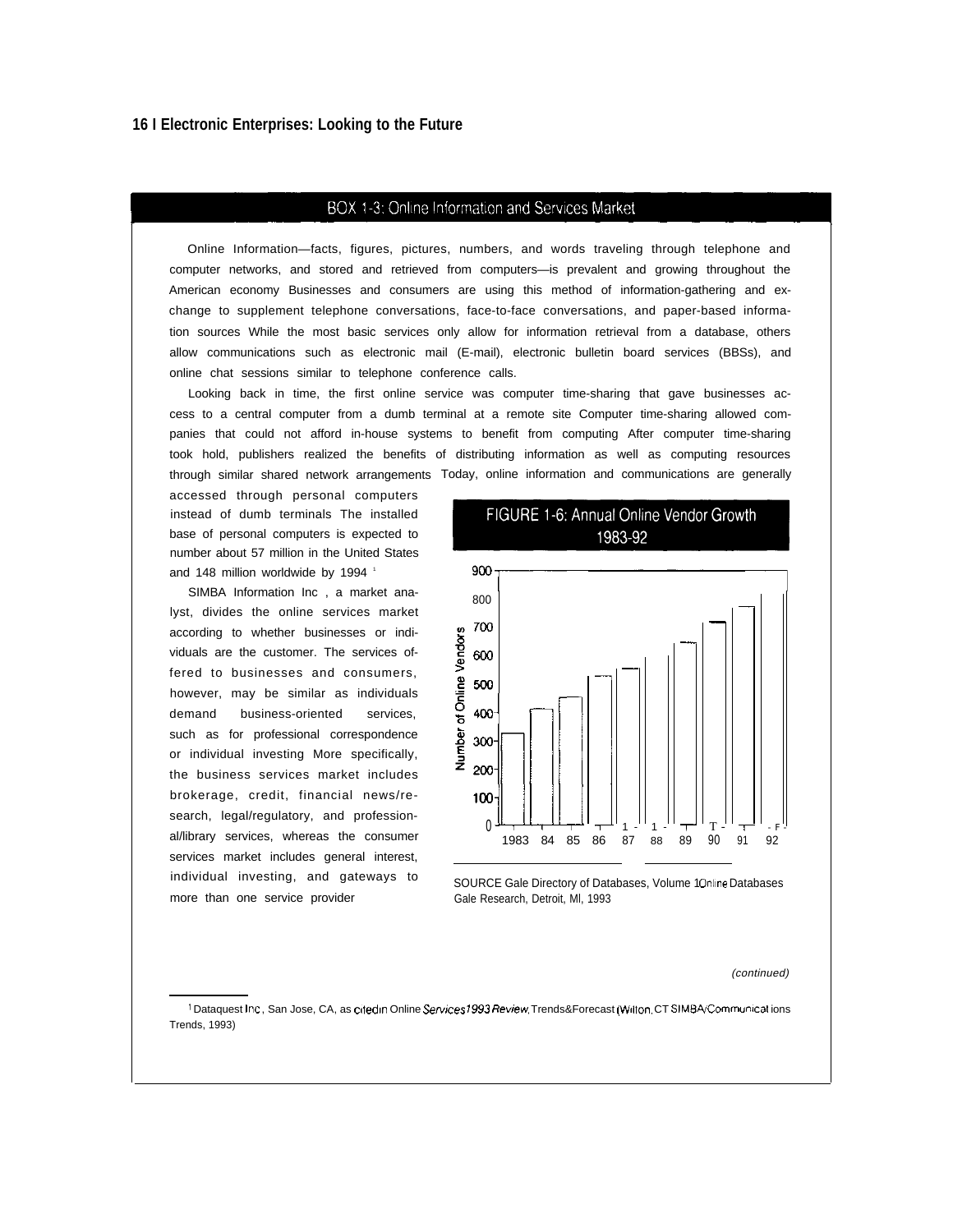## BOX 1-3: Online Information and Services Market (cont'd).

Brokerage services distribute real-time market information to banks and financial institutions Credit services collect and sell payment histories to credit grantors Financial news/research services provide news and decision support services for investors Legal/ regulatory services provide access to government information such as laws, corporate records and real estate transaction histories Marketing services sell targeted mailing Iists and other market Information Professlonal/li brary services sell scientific, medical, and technical Information Individual investor services give Information such as stock quotes and some permit Investors to initiate trades Gateways are telephone company services that provide links to many online services

The online services market is growing rapidly Worldwide sales in 1992 topped \$101 billion Of this amount, North American-based companies accounted for 60 percent and European-based companies accounted for 32 percent Annual sales growth was 92 percent in 1992 and averaged 91 percent between 1988 and 1992 Figures 1-6 1-7, and 1-8 depict the growth between 1983 and 1992 in the numbers of databases, database producers and online services (vendors who distribute database information) While these numbers are large, they are only a subset of a much larger information market that Includes the sale of information and services over private networks, electronic data interchange (EDI), networking offered by value-added networks (VANS), airline customer reservation systems (CRSs), real-estate multiple-l listing services (MLSs), electronic funds transfers (EFTs) and automated teller machines (ATMs)

SOURCE On/me Services 1993 Review Trends & Forecas/(Wilton CT SIMBA/Communications Trends 1993).

FIGURE 1-7: Annual Online Database Growth 1983-92



SOURCE Gale Directory of Databases, Volume 1 Online Databases Gale Research, Detroit, MI, 1993



SOURCE Gale Directory of Databases, Volume 10nline Databases Gale Research, Detroit, Ml, 1993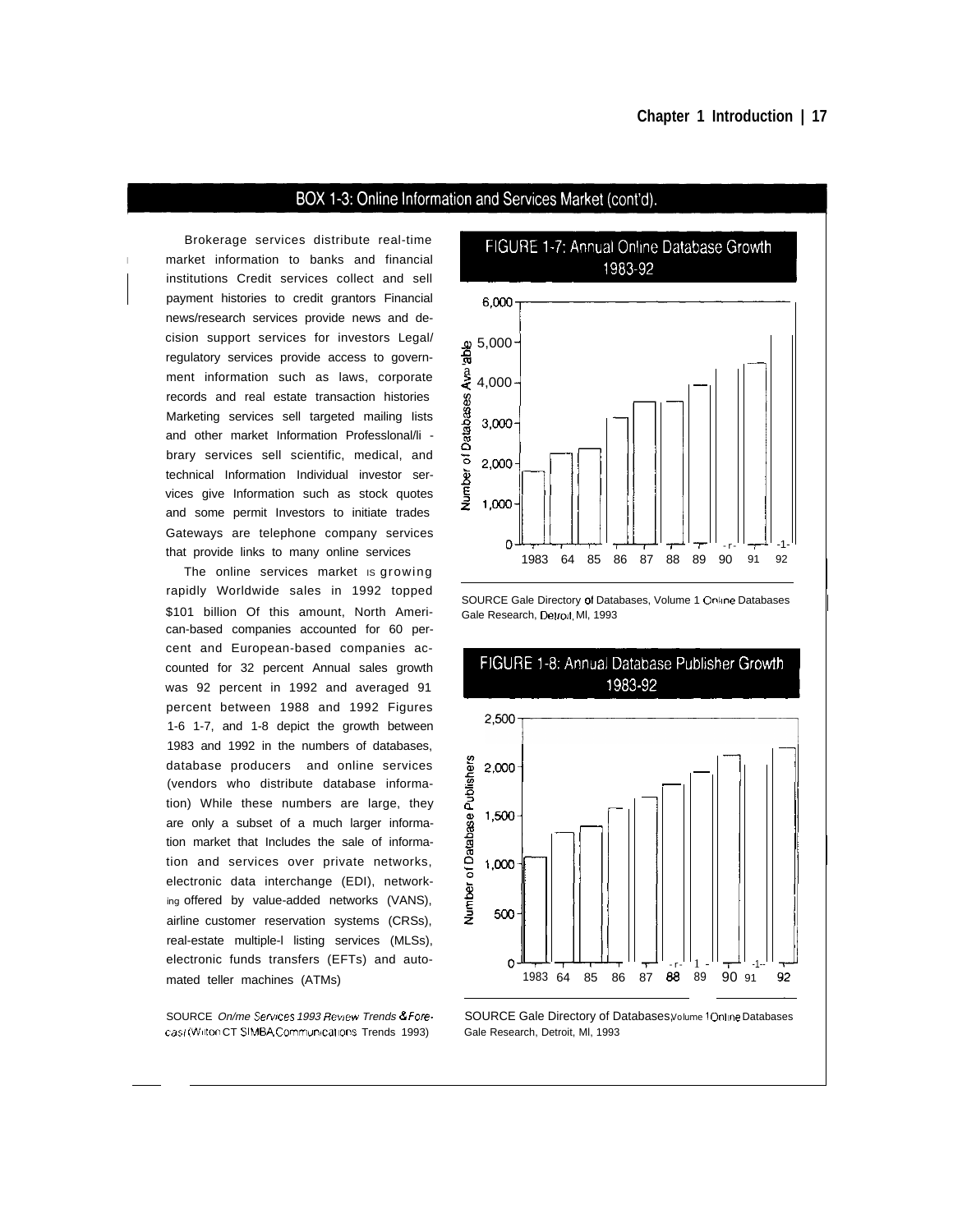| Old model                                                                                                                                                                                                                                                                                                                                       | New model                                                                                                                                                                                                                                                                                                                                          |
|-------------------------------------------------------------------------------------------------------------------------------------------------------------------------------------------------------------------------------------------------------------------------------------------------------------------------------------------------|----------------------------------------------------------------------------------------------------------------------------------------------------------------------------------------------------------------------------------------------------------------------------------------------------------------------------------------------------|
| Mass production,<br>1950s and 1960s                                                                                                                                                                                                                                                                                                             | Flexible decentralization,<br>1980s and beyond                                                                                                                                                                                                                                                                                                     |
| * Low cost through vertical integration, mass production,<br>scale economies, long production runs.<br>* Centralized corporate planning, rigid managerial hierar-<br>chies.<br>International sales primarily through exporting and dl-<br>rect Investment                                                                                       | Overall strategy<br>* Low cost with no sacrifice of quality, coupled with sub-<br>stantial flexibility, through partial vertical disintegration,<br>greater reliance on purchased components and ser-<br>vices,<br>Multimode International operation, including minority<br>joint ventures and nonequity strategic alliances                       |
| * Internal and hierarchical, m the extreme, a linear pipe-<br>line from central corporate research laboratory to devel-<br>opment of manufacturing engineering.<br>* Breakthrough innovation the ideal goal                                                                                                                                     | Product design and development<br>Decentralization, with carefully managed division of<br>responsibility among R&D and engineering groups,<br>simultaneous product and process development<br>where possible, greater reliance on suppliers and con-<br>tract engineering firms.<br>* Incremental innovation and continuous improvement<br>values. |
| * Fixed or hard automation<br>Cost control focuses on direct labor                                                                                                                                                                                                                                                                              | Production<br>• Flexible automation,<br>* With direct costs low, reductions of Indirect cost be-                                                                                                                                                                                                                                                   |
| * Outside purchases based on arm's length, price-based<br>competition, many suppliers<br>. Off-line or end-of-line quality control.<br>* Fragmentation of individual tasks, each supplied in de-<br>tail, many jobs classifications<br>• Shopfloor authority vested • first-line supervisors,<br>sharp separation between labor and management. | come critical<br>* Outside purchasing based on price, quality, delivery,<br>technology, fewer suppliers.                                                                                                                                                                                                                                           |
|                                                                                                                                                                                                                                                                                                                                                 | * Real-time, on-line quality control.<br>* Selective use of work groups; multitasking, job rotation,<br>few job classifications<br>* Delegation, within limits, of shopfloor responsibility and<br>authority to individuals and groups, blurring of bound-<br>aries between labor and management encouraged                                        |
| * Workforce mostly full-time, semi-skilled<br>Minimal qualifications accepted<br>* Layoffs and turnover a primary source of flexibility,<br>workers, in the extreme, viewed as variable csst                                                                                                                                                    | Hiring and human relations practices<br>Smaller core of full-time employees, supplemented<br>with contingent (part-time, temporary, and contract)<br>workers. who can be easily brought in or let go, as a<br>major source of flexibility                                                                                                          |
|                                                                                                                                                                                                                                                                                                                                                 | * Careful screening of prospective employees for basic<br>and social skills, and trainability<br>. Core workforce viewed as an investment, management<br>attention to quality-of-workmg life as a means to re-<br>ducing turnover                                                                                                                  |
| . Internal labor market, advancement through the ranks<br>via senlority and informal on-the-lob training                                                                                                                                                                                                                                        | Job ladders<br>* Limited internal labor market, entry or advancement<br>may depend on credentials earned outside the work-<br>place                                                                                                                                                                                                                |
| Supervisors as policemen, organization as army                                                                                                                                                                                                                                                                                                  | Governing metaphors<br>Supervisors as coaches or trainers, organization as<br>athletic team (The Japanese metaphor organization<br>as family.)                                                                                                                                                                                                     |
| Minimal for production workers, except for Informal on-<br>the-job training.<br>Specialized training (including apprenticeships) for<br>grey-collar craft and technical workers                                                                                                                                                                 | Training<br>* Short training sessions as needed for core workforce,<br>sometimes motivational, sometimes intended to im-<br>prove quality control practices or smooth the way for<br>new technology                                                                                                                                                |
|                                                                                                                                                                                                                                                                                                                                                 | * Broader skills sought for both blue- and grey-collar<br>workers                                                                                                                                                                                                                                                                                  |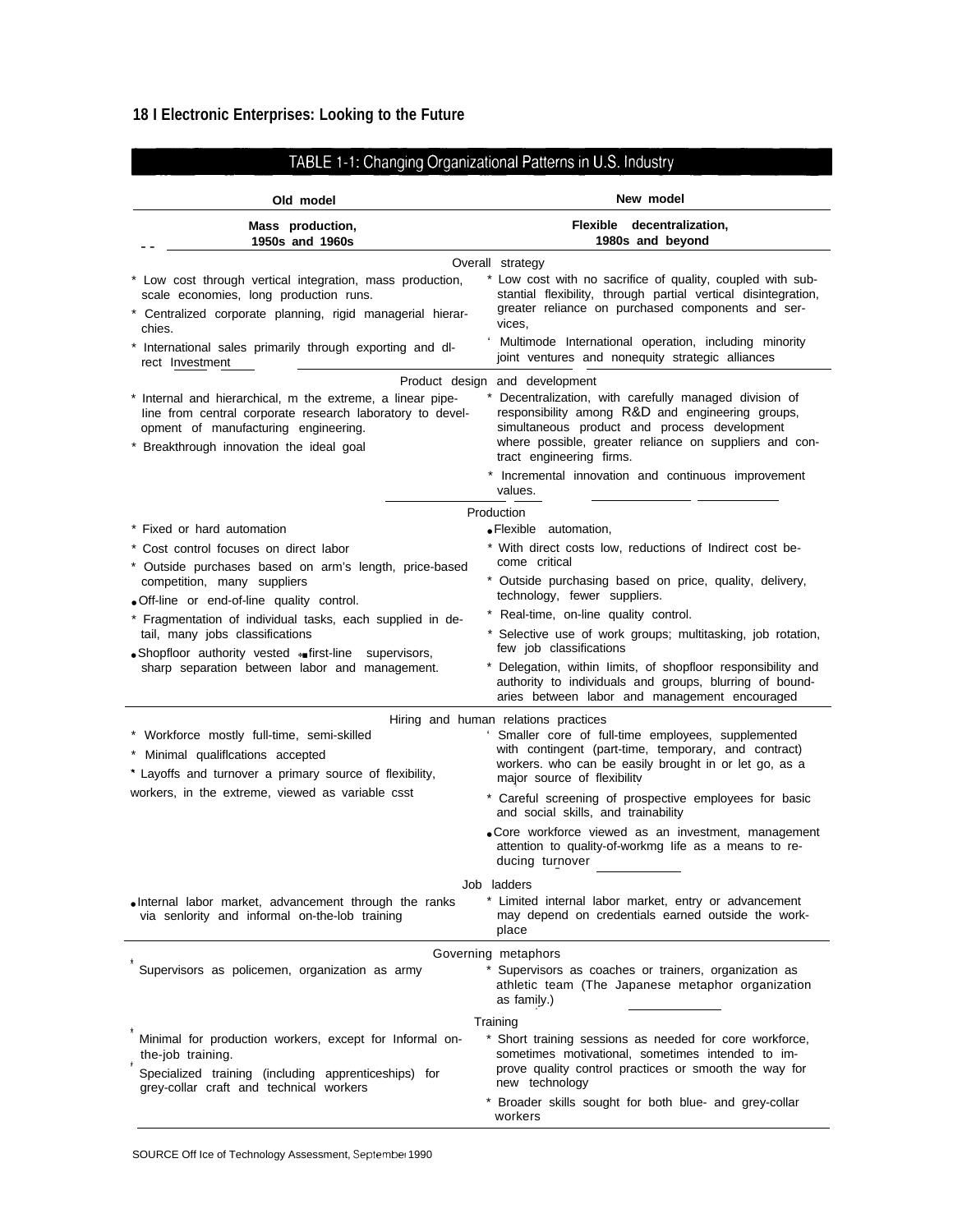Flexible, decentralized systems use information and networking to integrate and compress the time from product innovation to marketing to drive demand and to maximize customer responsiveness.<sup>28</sup> With a variable organizational structure, firms can rearrange their activities around teams and networks that bring together everyone who is involved in the life cycle of a product. Working together and sharing the same information, all processes can be carried out in parallel .29 This kind of structure reduces the time involved in product development and the likelihood of waste. It also leads to fewer defects and higher quality products. This is a major benefit because, as production processes become more complex, the cost of error detection and correction is rising as a fraction of total cost.'30 Moreover, flexible teams are advantageous because they can be reconfigured to respond quickly to changing demand.<sup>31</sup>

# **POTENTIAL FOR BUSINESS**

#### **| Impact of Technology on Businesses**

Information and communication technologies are both driving and facilitating the adaptation of business to structural changes in the economy. Businesses are now applying computer technology to almost all of their activities—from recruiting to laying off workers, from ordering raw materials to manufacturing products, from analyzing markets to performing strategic planning, and from inventing new technologies to designing applications for their use. Not only are these technologies being applied to traditional tasks; they are also being used to reconfigure the nature of the business process itself. While early innovators and adopters have often used these technologies to gain strategic advantage, businesses must take advantage of them over the long term for the sake of survival alone.

Conducting business on *a global scale,* for example, creates many new challenges and opportunities. <sup>32</sup>To fully benefit from the availability of worldwide resources and markets, businesses must have a truly translational perspective that harmonizes operations in the service of a single corporate strategy. Translational corporations must be able to balance their global operations with the requirements of local markets—such as the need to establish special sales channels, service contracts, and work relationships. In addition, as companies spread their corporate boundaries, they will need to make decisions that are far more complex based on information and data that

 $^{28}$ As noted by Bessen: "The phrase 'getting close to the customer' now has a definite high-tech ring. Farsighted companies like American Airlines and R.J. Reynolds have gained a decisive competitive edge by building powerful customer information systems. Through such systems, these companies not (rely understand individual consumers better but also employ information to develop and market new products." Jim Bessen, "Riding the Marketing Information Wave," *Harvard Business Review*, September/October, 1993, p. 150.

 $^{29}$ As Gehani points out, if such teams are to he effective: ""the organization human resources may have to be trained to share, communicate, and exchange Ideas with team members from other parts of the organization in a non-confrontory manner. In a traditional 'serial organization, product and processinnovations may emerge independently in different parts of the organization. On the other hand, in an integrated "parallel organization, the product and process innovations in different parts of an organization develop and grow concurrently in a sharing and 'systemic'manner." op. cit., footnote 21.

 $^{30}$ Ayres, op. cit., footnote 27, p. I 8.

<sup>31</sup> As noted by Gehani ". . .an accelerated product development process produces both internal as well as external benefits to an organization. The external or competitive benefits include market penetration due to faster customer responsiveness, premium pricing, precise flow of market research information, and ability to incorporate latest technology into a product." Op. cit., f(wtnote21. See also, Boyntonet al, op. cit., footnote 26.

<sup>&</sup>lt;sup>32</sup>See, for instance, Robert Mittman, "The Electronic Enterprise," contractor report prepared for the Office of Technology Assessment, May 1993. See also Stephen H, Rhinesmith, John N, Williamson, David M, Ehlen, and Denise S. Matwell, Training and Development Jet/rfra/, April 1989, pp. 25-34,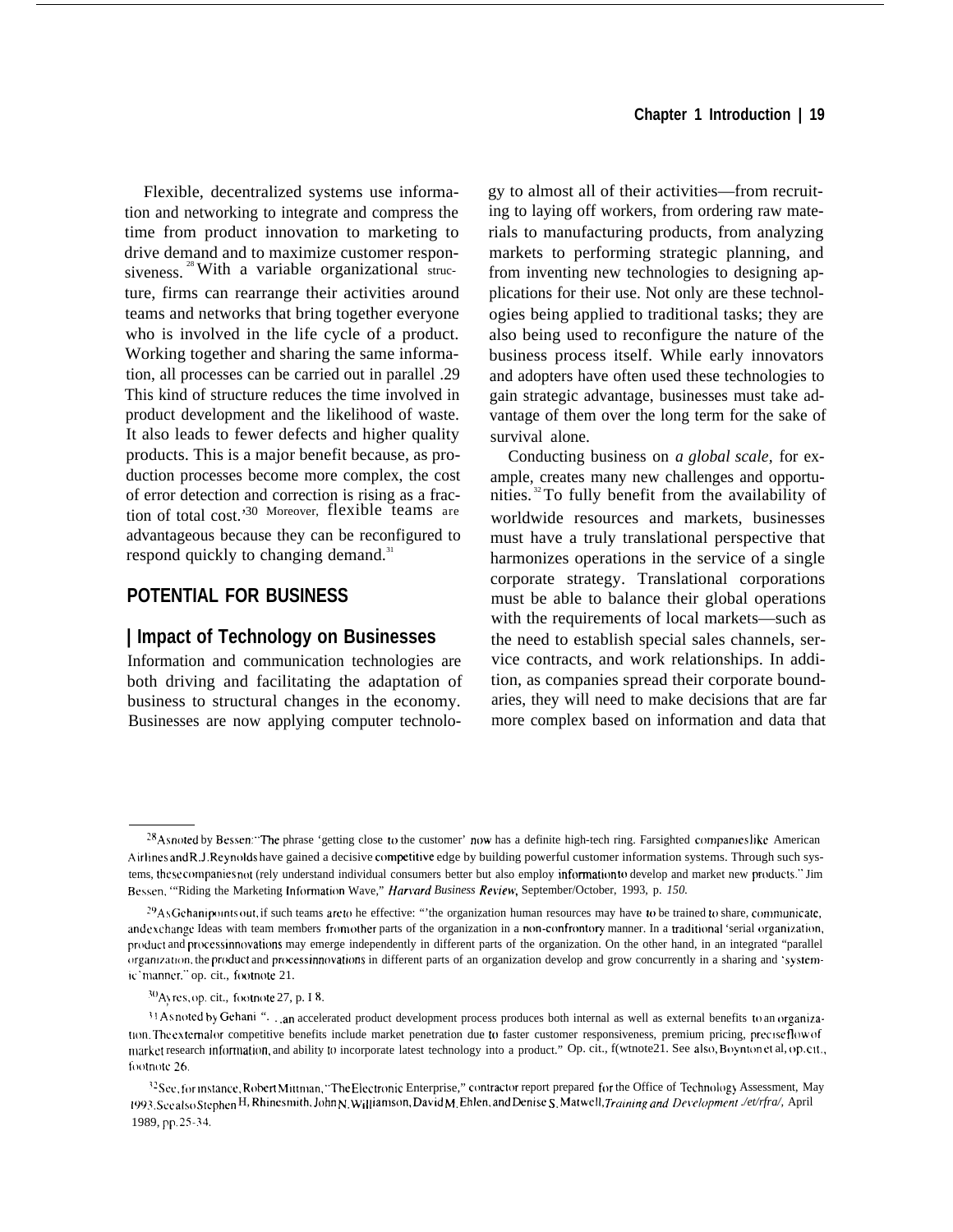reflect cultural and political disparities.<sup>33</sup> Worldwide networks that can support group decisionmaking and information-sharing will be critical for operating in such a fashion.

If available to them, networked technologies will also allow small and rural businesses to participate more fully in the global economy .34 For example, a small business that serves only a single niche market may be able to greatly expand its operations by using technology to enter similar niche markets on a worldwide basis. Small companies may be able to link up with translational corporations as suppliers, value-added providers, or other market intermediaries. In addition, technology enables groups of small businesses to operate as if they were much larger entities, much like consortia, enabling them to compete with large businesses on a more equal footing. When working with translational corporations, however, small businesses may require high-capacity/high-quality networking systems comparable to those used by larger businesses, as well as the skills and expertise necessary to integrate them.

The international communication marketplace is rapidly responding to this demand for seamless, worldwide telecommunications services. 35 According to one account, in 1990, 16.3 percent of worldwide value-added service revenue was derived from international offerings. Estimates

are that this figure will increase to 28 percent by 1996. $^{36}$ To provide service, a full range of providers are engaging in a variety of new cooperative arrangements-global partnerships, consortia, joint ventures, and foreign investments.<sup>37</sup>

The need to apply information and knowledge to an ever-growing number of complex business problems—as well as to share and leverage these resources both within and across organizational boundaries-will also increase business requirements for advanced applications and networking technologies, such as wide area networks, databases for information management, groupware, and electronic data interchange  $(EDI).$ <sup>38</sup>Sharing information and data permits businesses to employ production processes that shorten product cycles and adopt marketing strategies that are highly responsive to customers needs. For example, computer-integrated manufacturing (CIM) improves efficiency and product quality because the data describing the engineering parameters of a product, once created and stored electronically, can be retrieved by any member of a project team in a form most appropriate for his or her needs (see boxes 1-4 and 1 -5). Redundancies and discrepancies are avoided because everyone uses the same information.<sup>39</sup> Similarly, businesses can greatly improve customer service by employing distributed computing systems and relational databases

 $36$ Karyn Lynch, "Global Service Showdown: Communication and Computer Companies Jockey To Redefine Themselves as International Service Providers," *CommunicationsWeek International,* May 11, 1992, p. 22.

37 Cowhey and Aronson, 0p. cit., footnote 17.

<sup>33</sup> Cre5iencia Tomes and Mary Bruxelles, "Capitalizing on Global Diversity," *HR Magazine,* December 1992, pp. 30-33.

<sup>&</sup>lt;sup>34</sup>See J.E. Butler and G.S. Hansen, "Network Evolution, Entrepreneurial Success and Regional Development," *Entrepreneurship and Eco*nomic Development, vol. 3, 1991, pp. 1- 16; Andrea Larsen, "Partner Networks: Leveraging External Ties to Improve Entrepreneurial Performance," Journal of Business Venturing, vol. 6, 1991, pp. 173- 188; and Torn Peters, "Rethinking Scale," California Management Review, fall 1992, pp. 7-29. See also U.S. Congress, Office of Technology Assessment, *Rural America at the Crossroads: Networking for the Future*, OTA-TCT-471 (Washington, DC: U.S. Government Printing Office, 1992).

<sup>35</sup> See U.S. Congress, Office Of Technology Assessment, *Telecommunications Services In European Markets*, OTA-TCT-548 (Washington, DC: U.S. Government Printing Office, August 1993); and Carol Wilson, "Global Economy, Changing Political Scene Play Havoc With Spending," *Telephony,* Jan. 6, 1992, pp. *21-26.*

<sup>&</sup>lt;sup>38</sup>See Berm R. Konsynski and F. Warren McFarlan, "Information Partnerships-Shared Data, Shared Scale," *Harvard Business Review*, September-October 1990, pp. I 14- 120; and Max Munday, "Buyer-Supplier Partnerships and Cost Data Disclosure," Management Accounting, *1992, pp. 28-29.*

<sup>39</sup> See Kevin Parker, "Reengineering the Auto Industry," Manufacturing Systems, January 1993, pp. 40-44; and Laura De Nardis and Marvin Chartoff, "CIM Users' Group Need for Flexible Net Underpinnings,. ' *NetworkWorld*, Mar. 16, 1992, pp. 1, 29-33, 38-40.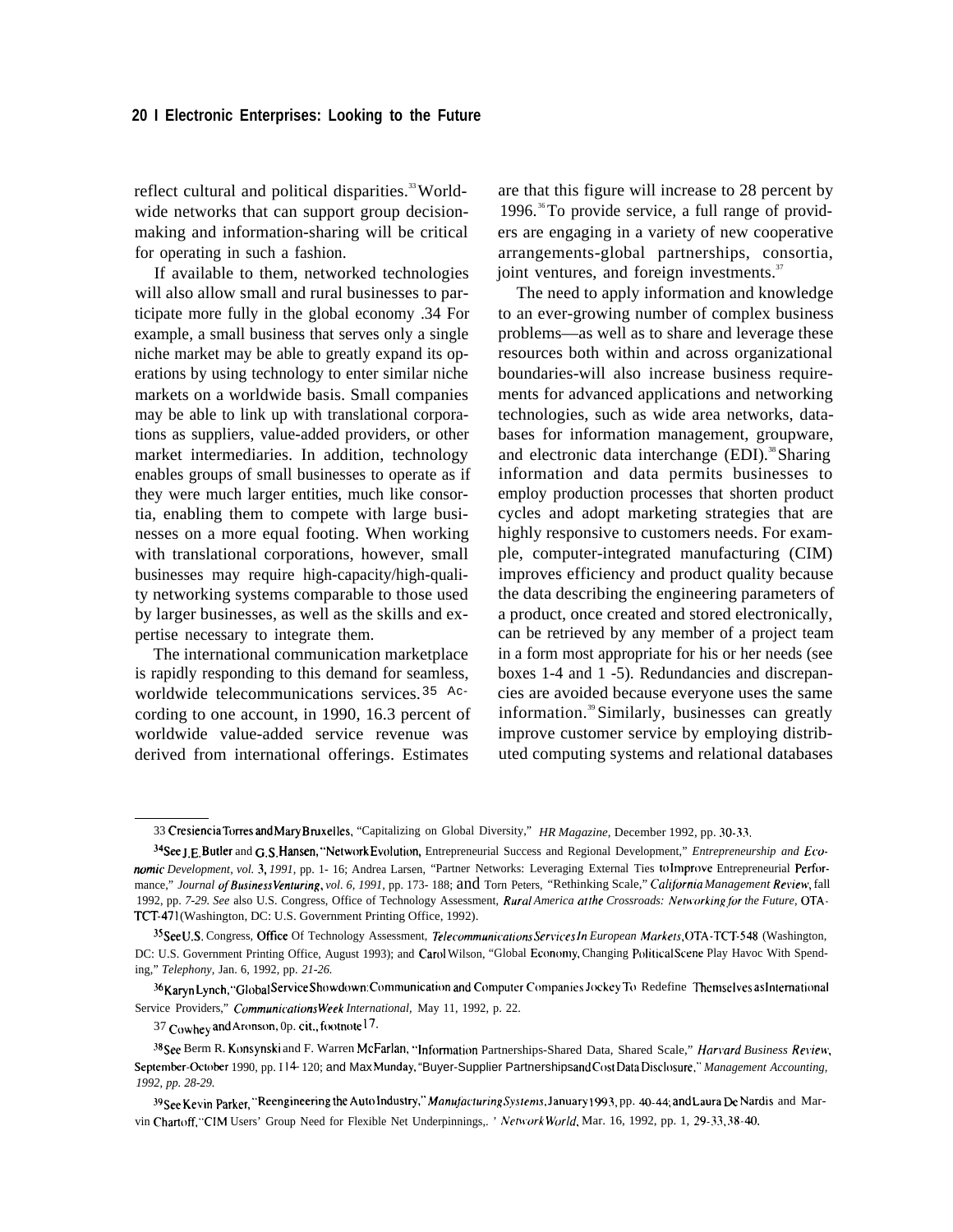#### **Chapter 1 Introduction | 21**

#### BOX 1-4: Enterprise Integration

The intensely competitive business environment has drastically shortened time-to-market, Product innovations must occur much more rapidly (see figure 1-9). Shorter life cycles mean that manufacturers need to be flexible and prolific, efficiently churning out higher quality products at much faster rates Competing effectively in this environment means that businesses must operate on a "just-in-time bass, " producing goods on demand and in response to specific customer needs, To reduce production time, many firms are Integrating their business functions around processes such as concurrent engineering and computer-integrated manufacturing (CIM) With concurrent engineering, process-oriented teams manage the engineering and production processes simultaneously, This kind of reorganization reduces costs in two ways it speeds up the production process itself; it also allows engineers to design for manufacturability. With computer-Integrated manufacturing and design, manufacturing and resource planning are not only Integrated, they occur online with the use of shared Information systems. CIM permits rapid prototyping enhances quality control, and greatly reduces waste.

SOURCE Off Ice of Technology Assessment, 1994

#### FIGURE 1-9: Enterprise-Wide Computer Network

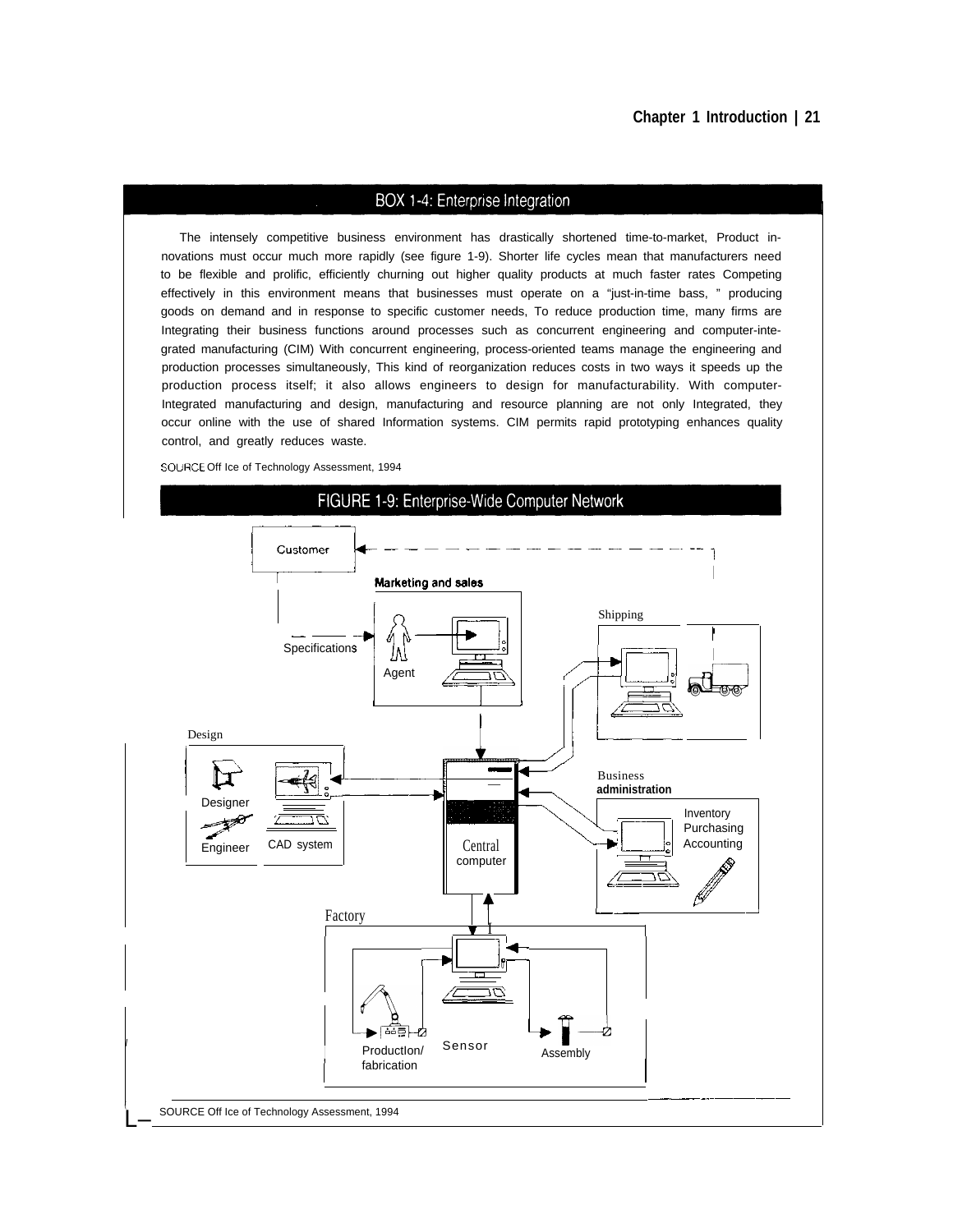## BOX 1-5: Shared Information System

Enterprise integration is greatly facilitated by the use of shared information systems, across groups and facilities, so that teams can leverage the Information resources of others, wherever they may be To support enterprise integration, communication must be seamless and reliable so information can be relayed in a timely manner and without errors

There are a number of technologies that support shared information systems Networking options include Local Area Networks (LANs), Wide Area Networks (WANs), and Metropolitan Area Networks (MANs), supported by a vast array of transmission and networking technologies, including Asynchronous Transfer Mode (ATM), Integrated Services Digital Network (ISDN), fiber optics, satellite, and many radio-based technologies (see figure 1-10) Open systems architecture and object-oriented programming environments wiII enable systems to be built more efficiently and effectively to facilitate information-sharing Client-server architectures that distribute data over a network of desktop workstations (as opposed to having the data reside in a central mainframe computer) wiII allow departments to own their own data and make it available to the people who need it Software such as groupware and distributed databases will provide the ability to store, search, and refine disparate pieces of Information

SOURCE Off Ice of Technology Assessment 1994

#### FIGURE 1-10: Network of Networks



This figure Illustrates how the data communications portion of the information superhighway is composed of a complex network of interconnected networks A firms internal computer network typically consists of several smaller, linked local area networks (LANs), which in turn are Interconnected to increasingly wider networks, MANs and WANs

SOURCE Off Ice of Technology Assessment, 1994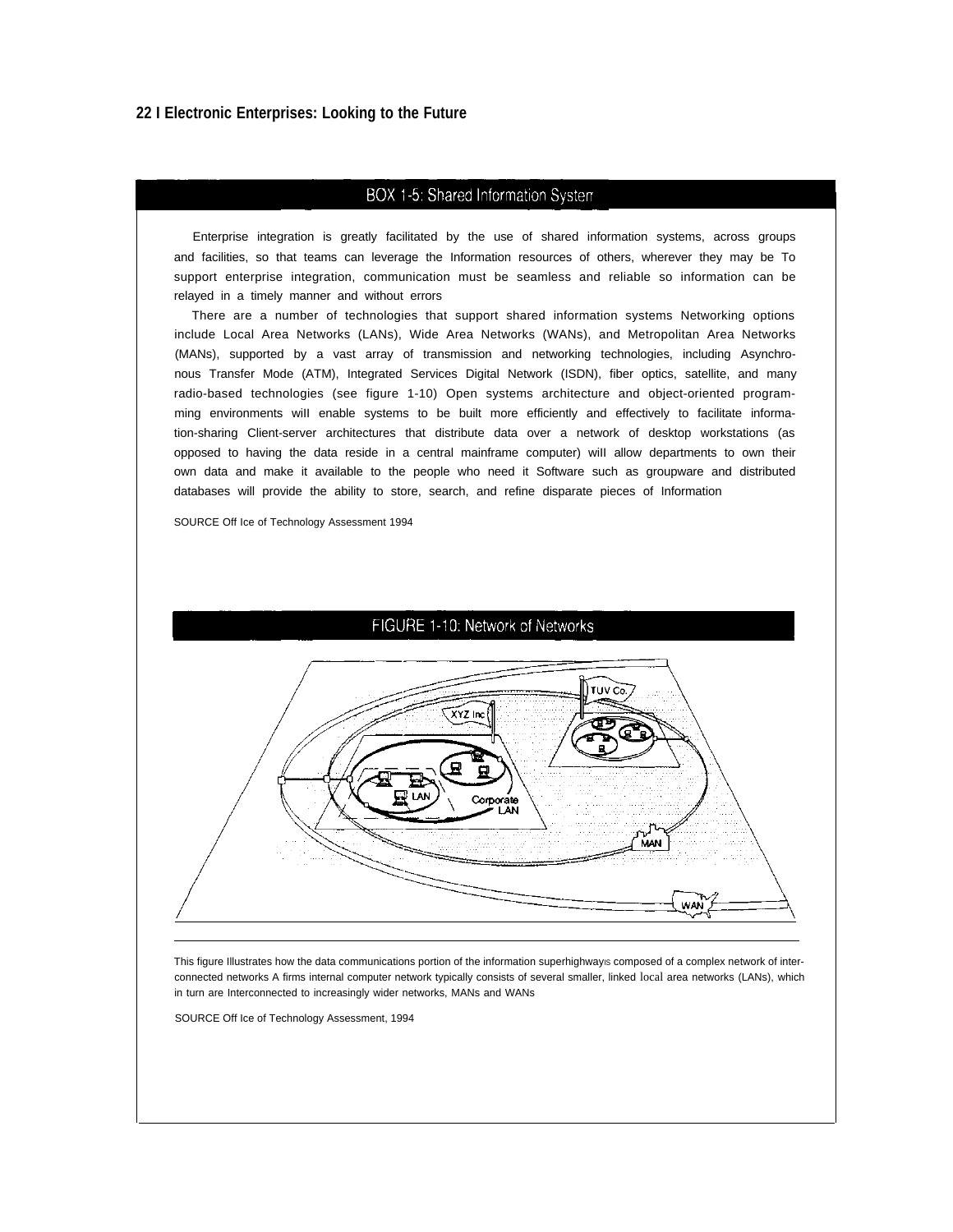to integrate, update, and deliver relevant customer information on demand at the point of sale or point of customer inquiry. <sup>40</sup>

Systematic and creative ways of providing information will also be required to support the growing number of knowledge-workers across all sectors of the firm. <sup>41</sup>Fixed, controlled procedures are being superseded by team-based flexible processes that require discretionary and diverse sets of capabilities. By learning and generating knowledge on the job, workers will be valued more for their cognitive than their manual skills .42 With the blurring of boundaries across hierarchies and organizations, decisionmaking will be distributed both downward and outward: managers will spend less time directly supervising, and more time making strategic choices and orchestrating and evaluating overall enterprise activities.<sup>43</sup>To enhance their capabilities and maximize their effectiveness, workers and managers will not only need access to information itself, but also to the technologies that can help them filter, process, apply. distribute, and further generate it.

Networked information technologies will also be a prerequisite for enterprise restructuring and reengineering. 44 Seeking new ways to improve quality. enhance efficiency, gain strategic advantage. and acquire greater knowledge and exper-

tise, many businesses are rearranging their activities to carry them out in networks and teams (see box 1-6). Some businesses, for example, are entering into highly integrated, long-term relationships with customers and suppliers; others are setting up short-term, ad hoc alliances to address a particular problem at hand. Many of these networks transcend national as well as organizational boundaries. *45 Technologies such as* wide area networks. v ideoconferenc ing, computer-integrated engineering and manufacturing, and electronic data interchange are necessary not only to support such activities; they also serve as a catalyst for organizational change (see box 1 -7).

## **| The Impact of Technology on Markets**

Information and communication technologics will not only affect the nature of business organizations; they will also have considerable impact on the size, structure, and openness of markets. Networking technologies can greatly reduce the costs entailed in exchange transactions. As these costs decline, many business activities previously carried out within vertically integrated firms will likely be shifted to the marketplace. In addition, because exchange transactions will increasingly be carried out electronically and online. the network will in many instances serve as the mar-

<sup>42</sup>Fred Porter and Jan Beanen, "The Power of Empowered Teams," *Mortgage Banking*, August 1992, pp. 22-26; Alan H. Magaziner, "Human Resources: Restoring the Competitive Edge," Small Business Reports, November 1989, pp. 25-28; and William Wiggenhorn, "Motorola U: When Training Becomes an Education," Harvard Business Review, July-August 1990, pp. 71-83.

<sup>43</sup>Howard E. Dolenga, "Management Paradigms and Practices for the Information Age," SAM Advanced Management Journal, winter 1992, pp. 25-29; L. Applegate, J.I. Cash, and D. T. Mills, "Information Technology and Tomorrow's Managers," Harvard Business Review, vol. 66, No. 6, November-December 1988, pp. 128-136; and Charles C. Snow, Raymond E. Miles, and Henry J. Coleman, Jr., "Managing 21st Century Network Organizations," Organizational Dynamics, vol. 20, winter 1992, pp. 5-19.

<sup>44</sup>On the need for reengineering, see Michael Hammer, "Reengineering Work: Don't Automate, Obliterate," Harvard Business Review. July/August 1990, pp. 104-112.

<sup>45</sup>See B.R. Konsynski, "Strategic Control in the Extended Enterprise," IBM Systems Journal, vol. 32, No. 1, 1993; John R. Rockart and James E. Short, "The Networked Organization and the Management of Interdependence," Michael Scott Morton (ed.), The Corporation of the 1990s; Information Technology and Organizational Transformation (New York, NY: Oxford University Press, 1991).

<sup>40</sup>Robert Janson, "How Reengineering Transforms Organizations To Satisfy Their Customers," National Productivity Review, winter 1992/1993, pp. 45-53; and Regis McKenna, "Marketing Is Everything," Harvard Business Review, January-February 1991, pp. 65-79.

<sup>&</sup>lt;sup>41</sup>See Ikiviro Nonaka, "The Knowledge Creating Company," *Harvard Business Review*, November-December 1991, pp. 96-104. See also, Alan M. Weber, "What's So New About the New Economy," Harvard Business Review, vol. 71, No. 1, January/February 1993; and Kathryn Rudie Harrigan and Gaurov Dalmia, "Knowledge Workers: The Last Bastion of Competitive Advantage," Planning Review, November/December 1991, pp. 9, 48.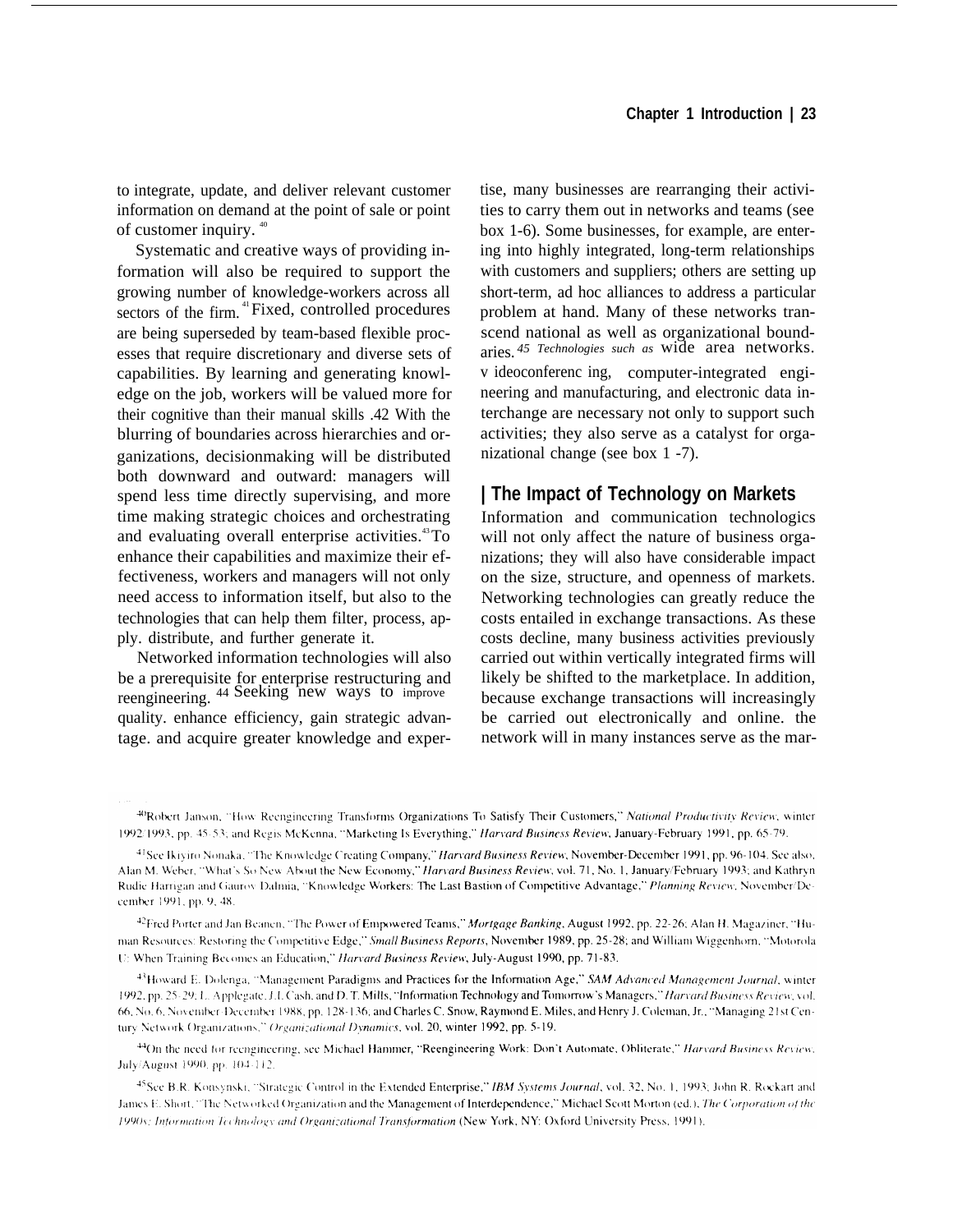#### BOX 1-6: Networking for Economic Advantage

Networking provides new opportunities for businesses to enter new markets, gain strategic advantage, and reduce transaction costs These networks are effective because they cut across traditional organizational boundaries, either within or across firms

Business networks come in a number of varieties As depicted in section A of figure 1-11, some networks are internal to the firm They generally cut across traditional business functions, allowing firms to reorganize around processes that support team-based work for total quality control and just-intime delivery A wide range of groupware applications are being developed to support such networks Businesses may also set up networks to create new interorganizational connections, as can be seen in section B An electronic data Interchange (EDI) network might be used, for example, to connect a firm to its suppliers Networking can also be used to support virtual corporations and agile manufacturing, as Illustrated in section C

SOURCE Off Ice of Technology Assessment, 1994



FIGURE 1-11: Networking for Economic Advantage



#### **B: Outsourcing**



#### **C: Virtual corporation**



#### SOURCE Off Ice of Technology Assessment, 1994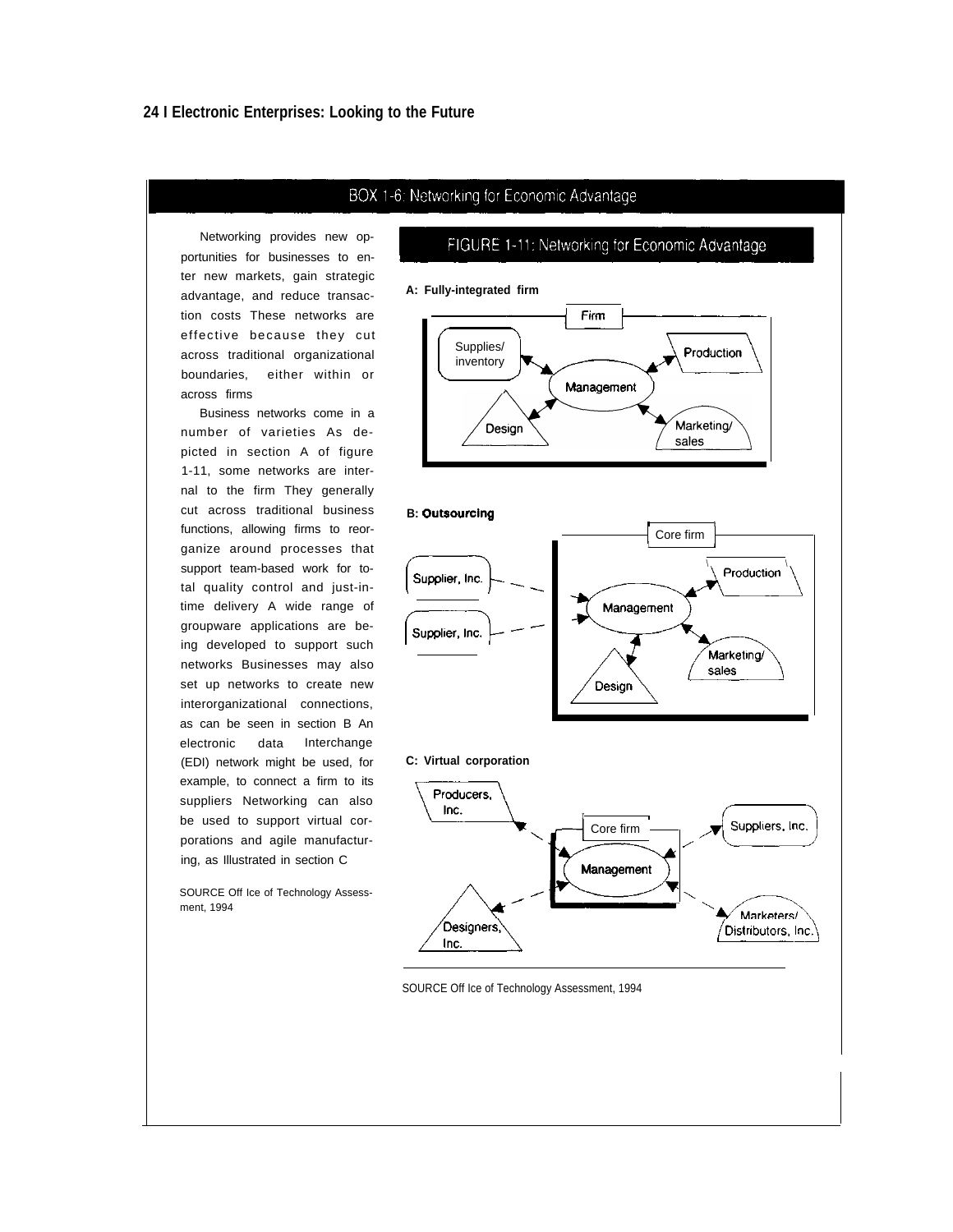I

## BOX 1-7: Technology Applications To Support Organizational Change

- **•** Technology can help businesses reorganize to achieve greater efficiency, effectiveness, and innovation However, the benefits stem from the organizational change, not from the technology itself Some examples can serve to Illustrate (see figure 1-1 2),
- Mercedes Benz takes advantage of its computer-based communication network to differentiate and enhance its product It not only provides car owners with a toll-free 800 number to call for service, it also helps drivers locate a service provider, wherever they may be. Networked mobile phone and paging services also Improve service delivery by linking repair personnel to their offices while they are on the road With continual access, management can easily learn about schedule changes and hear directly from clients Improvements of this kind make firms more competitive
- The national drug company, McKesson Corp., used its networked Information systems to develop new products It offered its pharmacy customers a detailed analysis of their sales, including the profitability and turnover ratios of different items based on their orders over a period of time. The company also offered to print price labels for pharmacies.
- **The OTIS elevator company uses its computer-based communication network to provide more efficient** centrally coordinated repair activities, When clients call, they report their problem to a highly trained operator who records the information in a computer and dispatches repair personnel via a telephone/beeper system When the repair Is made, the information Is again stored in the computer so senior management can track repair efforts and deal with special problems as they arise Moreover, the recorded fault data, which are also immediately available online to the company's engineers and designers, can be analyzed by management to identify any recurring problems that might require more general corrective action
- In some companies, research data are now being integrated into other corporate information systems allowing for their more effective use throughout an entire organization For example, the Integration of systems at Marion Laboratories Inc allows the R&D department to send the formula for a new drug along with the engineering process control data, directly to the manufacturing department This same information is sent to the sales and marketing department where it is used to create educational materials for physicians to use when testing the drug.
- Using sophisticated databases that track consumer behavior, companies can refine their marketing campaigns Donnally Marketing in Stamford, CT, for example, specializes in providing this kind of service It gathers and correlates the responses to questionnaires that are mailed to consumers along with shopper coupons, and then stores the Information in a large-scale database where it can be reprocessed and retrieved as needed With this system, the company can track the purchasing patterns of more than 90 million households

(continued)

SOLJRCE Off Ice of Technology Assessment 1994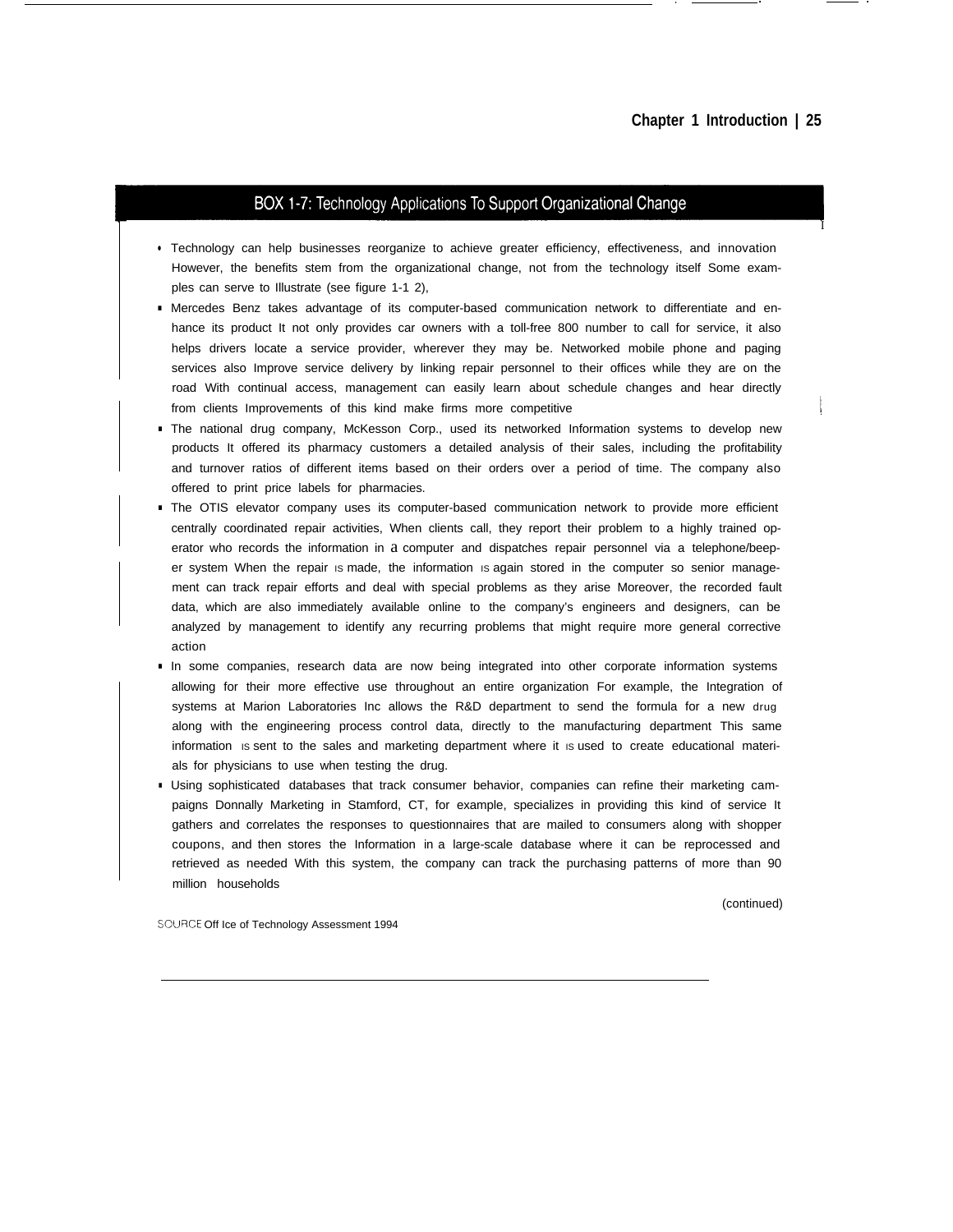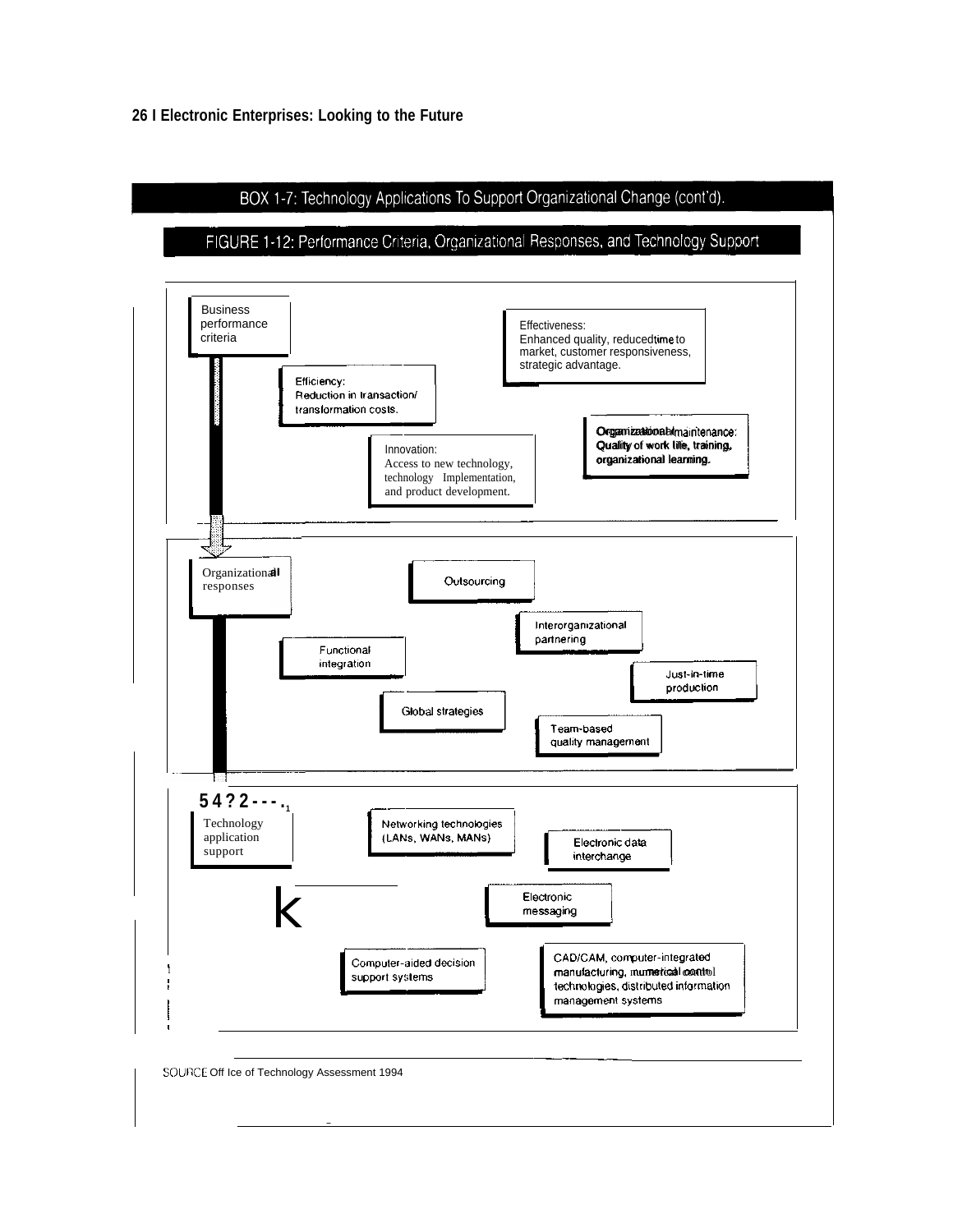ket. Where this occurs, market structure will depend as much on network characteristics, and the economies of networks, as it does on relationships among firms.

The rise of vertically integrated firms at the end of the 19th century was facilitated by the transportation, communication, and information technologies of the day—the railroads, the telegraph, and the telephone. By increasing the speed and control with which goods could be moved, processed, and distributed, these technologies made it possible to coordinate and manage production on a very large scale.

A reverse trend is occurring today<sup>46</sup> (see box 1-8). In a highly complex and rapidly changing global economy, vertical bureaucracies are pushed to their limits. Businesses everywhere are increasing their flexibility by downsizing and outsourcing. <sup>47</sup>They are increasingly purchasing in the market what they need, whether preassembled parts, logistical support systems, customized communication services, or packaged business information. At the same time, a multitude of new enterprises, structured to serve a particular business need, are appearing to provide these services.

This shift toward greater market reliance is being facilitated and fostered, as in the past, by technological advances. However, unlike earlier technologies that diminished the costs associated with large-scale organizations, today computerbased communication networks and shared information systems are reducing the costs of carrying out market activities.<sup>48</sup> These include, for example, the costs of searching for the right products and best deals, executing transactions, and monitoring and enforcing the terms of the trade. Taking advantage of electronic data interchange, for example, buyers can place orders with appropriate suppliers, execute exchanges, transfer funds, and update inventories, all automatically and online (see box 1 -9). Similarly, global corporations such as Chrysler Corp. can outsource the production and assembly of many parts to a number of suppliers located in different countries, knowing that these pieces, having been joint] y engineered and developed through computer-integrated engineering systems, will all fit together.

A growing number of technology applications are designed to facilitate and support various aspects of market exchange (see box 1-1 O). These include, for example: 1 ) search tools such as audiotext and videotext, online databases, electronic catalogs, and multiple-listing services; 2) exchange mechanisms such as 1-800 numbers; credit, debit, and smart cards; EDI; automated teller machines; and computer reservation systems; and 3) electronic monitoring and enforcement systems such as electronic data capture, credit card authorization, electronic funds transfer, and automated clearinghouses.

As these technologies and their various functions are brought together into integrated and interactive networks, more and more trade will take place electronically, online. How these electronic markets evolve, and the actual form they take, w ill have significant consequences for competition and the functioning of the economy as a whole. Because electronic markets can reduce the overall costs of doing business, they can greatly enhance efficiency and lead to expanded trade. This may

<sup>&</sup>lt;sup>46</sup>See Tom Malond, Yates, and R. I Benjamin, "Electronic Markets and Electronic Hierarchies: Effects of Information Technology on Market Structure and Corporate Strategies," *Communications of the ACM, vol.* 30, No. 6, June 1987, pp. 484-497. See also, Ajit Kambil, "Information Technology and Vertical Integration Evidence from the Manufacturing Sector"; in Steve S. Wildman and Margaret Guerin-Calvert, Elec*tronic Services Networks: A Business and Public Policy Challenge (New York, NY: Praeger, 1991); and Stuart Smith, David Transfield, John* Bessant, Paul Levy, and Clive Ley, "Factory 2000: Design for the Factory of the Future," *International Studies of Management and Organizahon*, vol. 22, No. 4, pp. 6 1 -68.

<sup>47</sup>See Gadi Kaplan, "Manu facturing A La Carte: Agile Assembly Lines, Faster Development Cycles. " IEEE Spectrum, September I 993, pp 24-27; and Gary Hamel, "The Core Competence of a Corporation," *Harvard Business Review*, May/June 1992, pp. 79-91,

<sup>&</sup>lt;sup>48</sup>See J. Yannio Bakos, "A Strategic Analysis of Electronic Marketplaces," MIS Quarterly, September 1991, pp. 295-309. See also Chris }{olland. Geoff L{wkc[t, and Ian Blackman, "LPlannlng f{)r Electrtmic Data Interchange," *.\$~rategic Mana~cmcnt Journal, YOI. 13, 1992,* pp. 539-550.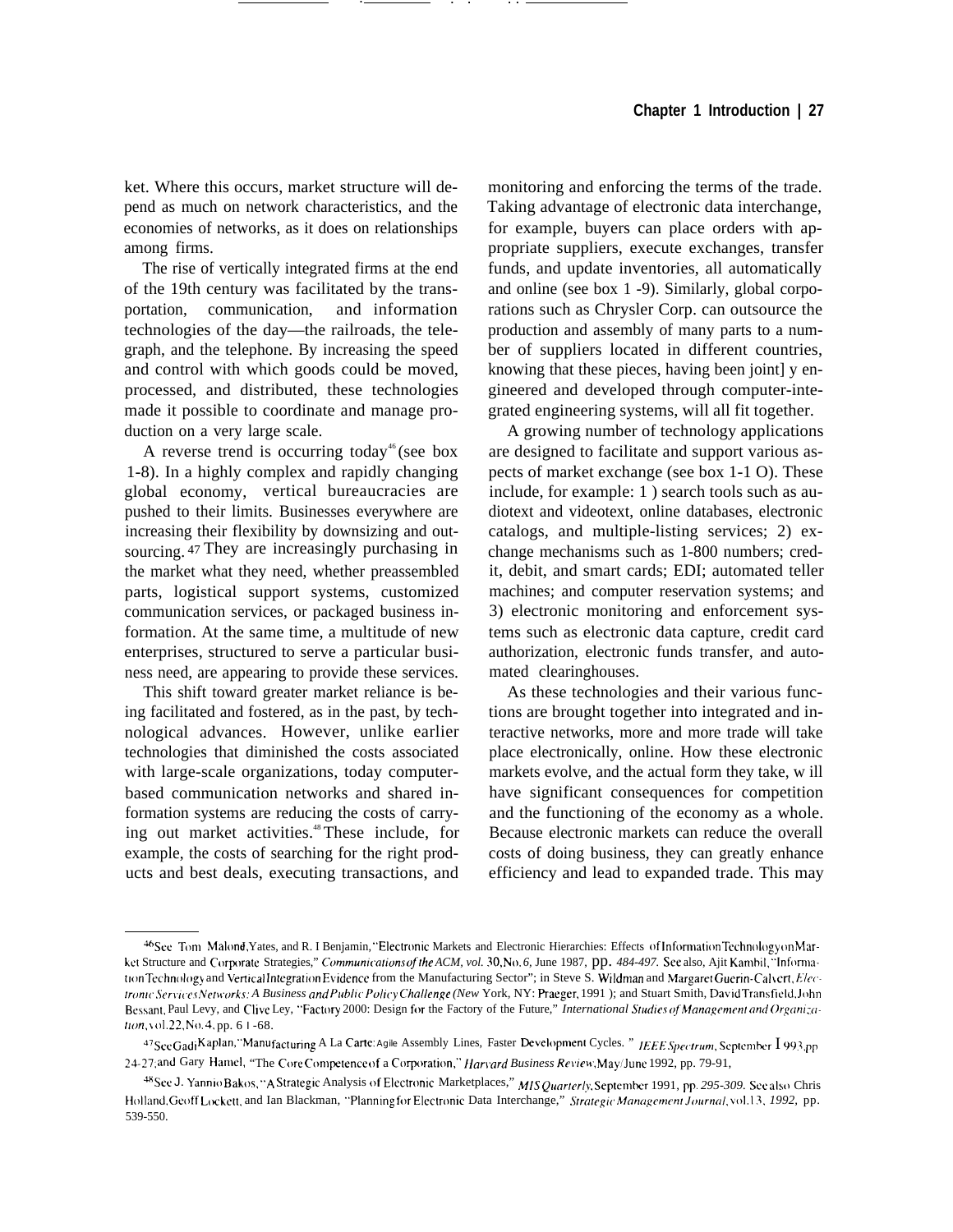## BOX 1-8: Markets, Firms, and Networks: Their Relationship to Information Technology

Information is required for all economic activity The exchange of information is at the heart of the market system A market economy relies on the communication of information to identify buyers and sellers, allocate resources, and establish prices Within firms, the availability of timely and accurate information is key to decisions about whether to enter or exit markets, how to finance, how to organize working relationships, and how to distribute and market goods. Where adequate reformation is not available, markets wiII fail and economic performance will suffer because of higher business costs

Information and communication technologies are critical in determining the nature of firms and the structure of markets These technologies reduce the costs of doing business, and can increase economic activity and foster economic growth in several ways To understand the Implications of newly developing reformation and communication technologies for the future organization of business and markets, they must be considered from a historical perspective

Once markets were face-to-face exchanges. Commerce took place in town centers where people congregated to exchange and trade goods. The costs of doing business were small, buyers, sellers, and the intermediaries who provided capital, credit, and brokered information were all present As transportation improved, local markets gave way to regional fairs, and later, with the development of sailing and navigational technologies, to port cities such as Lisbon, Genoa, Venice, Antwerp and Amsterdam <sup>1</sup>But, until the development of the telegraph m the last half of the 19th century, the size of markets, as well as the extent of trade, were constrained by the slow pace at which goods and market information could be transported <sup>2</sup>

Communication and information technologies also affect how businesses are organized When transportation and communication over long distances was difficult and slow, merchants had lnsufficient information on which to base sales Prices differed significantly from market to market, so most merchants avoided Iong-distance trading, When they traded, they relied on merchants in distant trading centers to sell their goods for a commission To reduce and spread the risks Involved in distant trading, they sold a variety of products and avoided single product specialization

With the development of the railroads in the 1830s and the telegraph in 1844, the speed and control needed for specialization and large scale production was in place The speed of communication and the range of control afforded by the railroad, the telegraph, and later the telephone enabled the growth of large organizations with modern management structures, a first step in the centralization of production and distribution

The impacts of these technologies were cumulative Trade gave rise to more trade As markets expanded, the number of merchant exchange networks using communication technologies and the amount of available market information increased As a result, distribution costs declined, and merchants were further encouraged to engage in trade Moreover, with larger markets and better information, businessmen faced fewer risks, and they were able to specialize in importing, wholesaling, retailing, or exporting Increased specialization led, in turn, to better coordination of markets and reduced costs, making trade even more attractive. The information-based networking technologies being developed today will have an equal, if not greater, effect on economic performance

<sup>&</sup>lt;sup>1</sup> Fernand Braudel, *The Perspective of the World, Civilization and Capitalism15th-18th Century, VOI 3 (Berkeley, CA University 01)* Callforma Press, 1992), pp 118-119

<sup>&</sup>lt;sup>2</sup> James Beniger, The Control Revolution Technology and the Economic Origins of the Information Society (Princeton, NJ Princeton University Press, 1986)

<sup>3</sup> Alfred D Chandler, *The Visible Hand* (Cambridge, MA Harvard University Press, 1977)

SOURCE Off Ice of Technology Assessment, 1994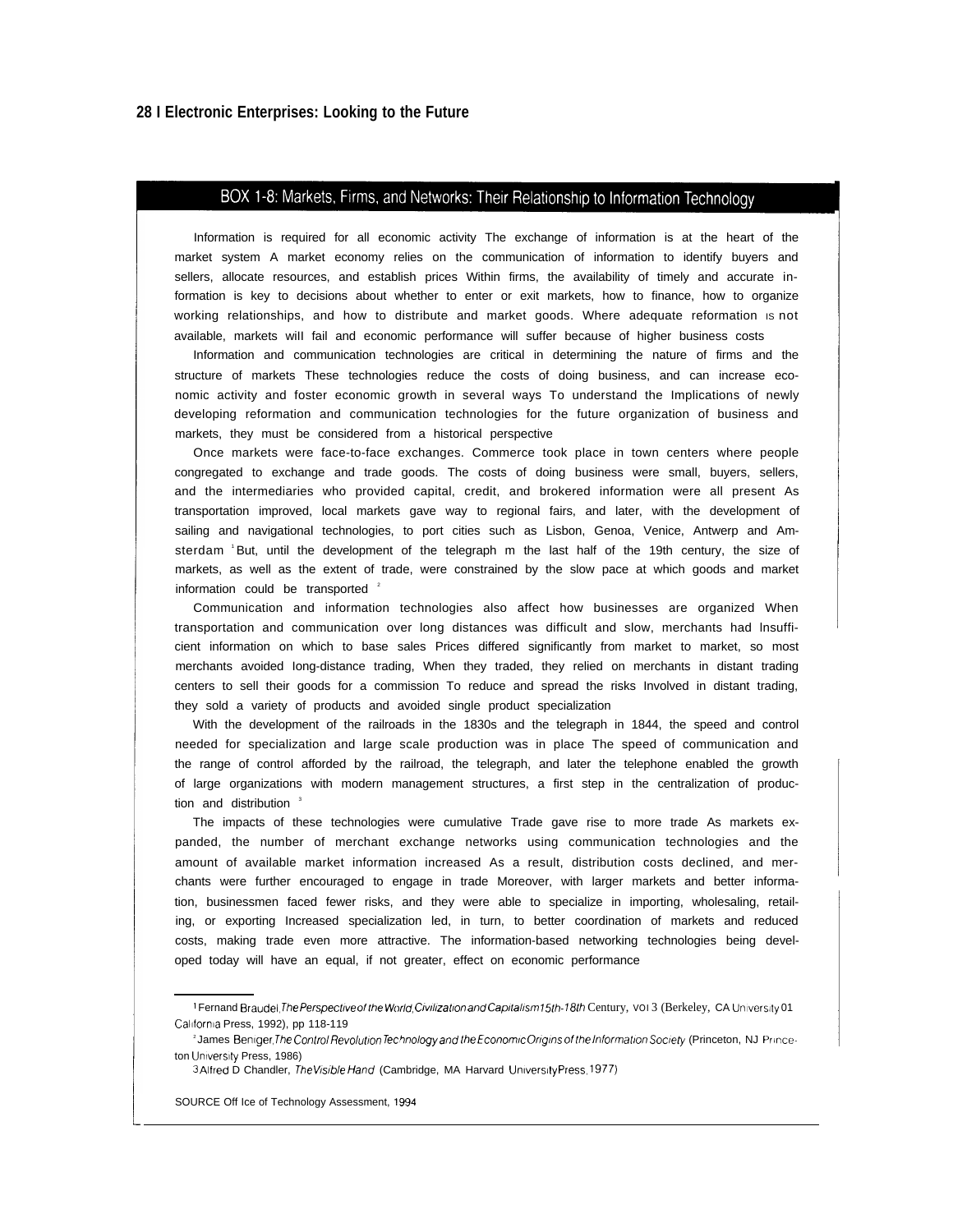#### BOX 1-9: Electronic Data Interchange (EDI)

Electronic data interchange (EDI) IS a notable example of how information and communication technologies are emerging as Important strategic tools for efficient and effective business operations EDI IS essentially the modern, computer-based method by which companies order, invoice, and bill their products and services Such common transaction functions as invoices, shipping notices, and bills which traditionally have entailed the transfer and processing of paper documents, are replaced by electronic transfers between the businesses' computers (see figure 1-1 3)

EDI improves the efficiency and effectiveness of operations by enabling businesses to purchase supplies and to produce and distribute products precisely when and where they are needed The company's computer system, for example, wiII initiate a purchase order and execute the purchasing transaction when an item is requested and removed from the inventory The price, terms, and conditions of the contract are all stored in the computer In addition to the considerable savings gained as Inventory costs are reduced, EDI also minimizes human clerical error and the considerable processing costs involved with paper transactions By reducing or eliminating the prolonged and often error-plagued paper trail large retailers and manufacturers are able to gain a competitive advantage by streamlining transactions with their suppliers and buyers

SOURCE Off Ice of Technology Assessment, 1994



FIGURE 1-13: Electronic Data Interchange

SOURCE Reprinted from Datamation Mar 15 1988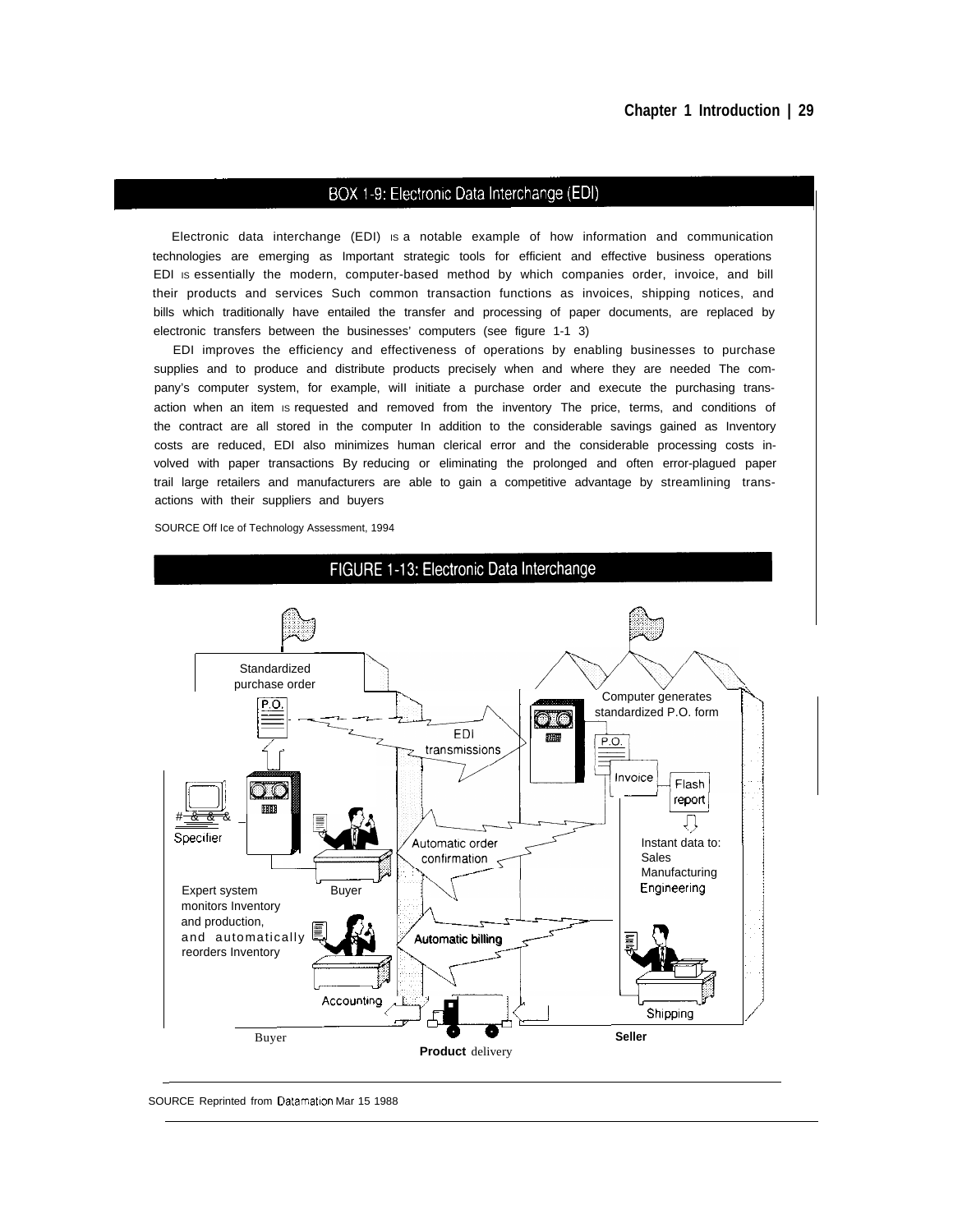### BOX 1-10: Electronic Commerce Matrix

Markets can be viewed as the web of relationships between buyers, sellers, and products that are revolved in an exchange While only two basic roles—that of consumer and producer—are essential for an exchange to take place, more often than not others act as intermediaries facilitating transactions These might include advertisers, retailers, financiers, bankers, and brokers

There are a number of economic ("transaction") costs entailed in market operations These include the cost of searching for products, buyers, and sellers, the cost of arranging and carrying out the exchange, and the cost of ensuring that the terms of the trade have been met

Each of these transactions occurs through some form, or pattern, of communication interaction 1) a one-to-one connection—as in the case of two parties meeting face-to-face or connected by telephone, 2) a broadcast, or one-to-many connection—as in the cases of the fishmonger, the floor trader, or TV shopping channel; and 3) many-to-many connections, as in the cases of bazaars, regional fairs, or an electronic trading market

As depicted in the matrix, (see figure 1-14), communication and Information technologies can be arranged in each of these three ways to support each of these types of economic transaction In the past, when such technologies were not available, human Intermediaries carried out these roles For example, before the advent of the telegraph, it was the "jobber" who personally earned market Information relating to southern cotton to Manhattan where he sought buyers who would match the price The jobber's role was "to make the market " On the floor of the stock market, the broker (often referred to as a jobber) similarly "makes the market "

Many of the same technologies can be used to support different kinds of communication patterns and activities, and thus they appear within more than one box in the matrix The Important thing to note IS that, the more that these technologies can be Iinked together to provide more services to more users, the greater the savings in transactions costs and the closer the electronic network approximates true electronic markets

SOURCE Off Ice of Technology Assessment, 1994

(continued)

not occur, however, if electronic markets fail to in- tion exchange is the essence of markets. Markets terconnect for lack of standards, or if large businesses are overly successful in developing dominant, proprietary networks that are used to create new barriers to market entry.<sup>49</sup>

## **KEY FINDINGS AND POLICY IMPLICATIONS**

## **| Transaction Costs in Determining Economic Performance**

A major part of the cost of business is gathering, exchanging, and using information.<sup>®</sup> Informafunction through interactions among trading partners, suppliers, producers, vendors, brokers, and consumers. In this sense, information is the most valuable commodity in an economy.

Consider markets in the context of a consumer buying a high-end stereo system. The buyer mulls over the features that are most important—wattage, audio performance, appearance, size, speakers, CD player, tape deck, and cost. There may be hundreds of dealers to choose from. The consumer reads catalogs, compares specifications, consults Consumer Reports, calls for price information,

<sup>&</sup>lt;sup>49</sup>Ibid see also Kogut et <sup>al</sup> op <sup>cit footnote 17; Robin Mansell, ''Information,organ-ization, and Competitiveness: Networking Strategies</sup> in the 1990s,"' in Cristiano Antonelli (cd.), The *Economics of Information Networks* (Amsterdam, The Netherlands: North Holland, 1992), pp. 2 17-227; and Stuart Macdonald, "Information Networks and Information Exchange, " in ibid.

<sup>50</sup> See ()] iver E, Williamson, *The Economic Institutions of Capitalism (New York, NY*: The Free Press, 1985).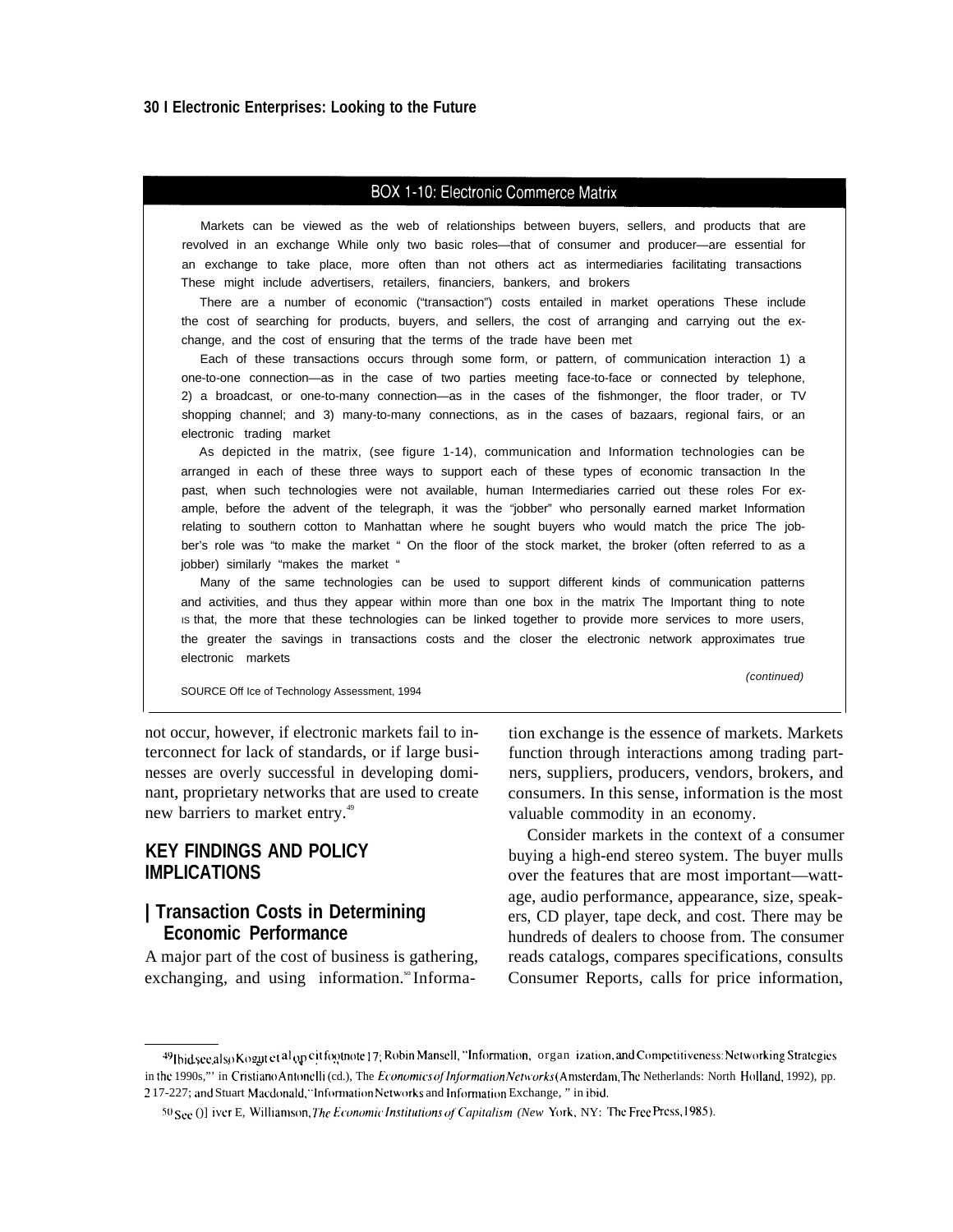#### BOX 1-10: Electronic Commerce Matrix (cont'd).

#### FIGURE 1-14: Electronic Commerce Matrix



and visits dealers to compare models and prices. The search can take hours, days, or weeks. The time spent in research, comparative shopping, and making the deal are "transaction costs, " as are the expenses for fuel, wear and tear on the automobile, magazine and catalog purchases, and telephone charges.

Manufacturers are also faced with transaction costs. First. a manufacturer has to read the market for signals about the size and specific nature of demand. Then he must find the necessary materials and contract with suppliers; search for the most suitable workers and managers: negotiate their wages and salaries: and perhaps even provide onthe-job training. Assembling people and materials

in the right place at the right time, and coordinating and monitoring the actual production process. is also costly in terms of time and effort. So, too, is the task of sett ing up distribution channels or dealerships. To stimulate future demand, the manufacturer will also have to promote his product among potential customers, track customer behavior, and invest in advertising.

These kinds of transaction costs are on the rise in today global, knowledge-based economy comprised of many more players and fewer standardized, mass-produced products. Now buyers and sellers must explore a multitude of options and be able to compare costs and values acrossf languages and cultures and on the basis of differ-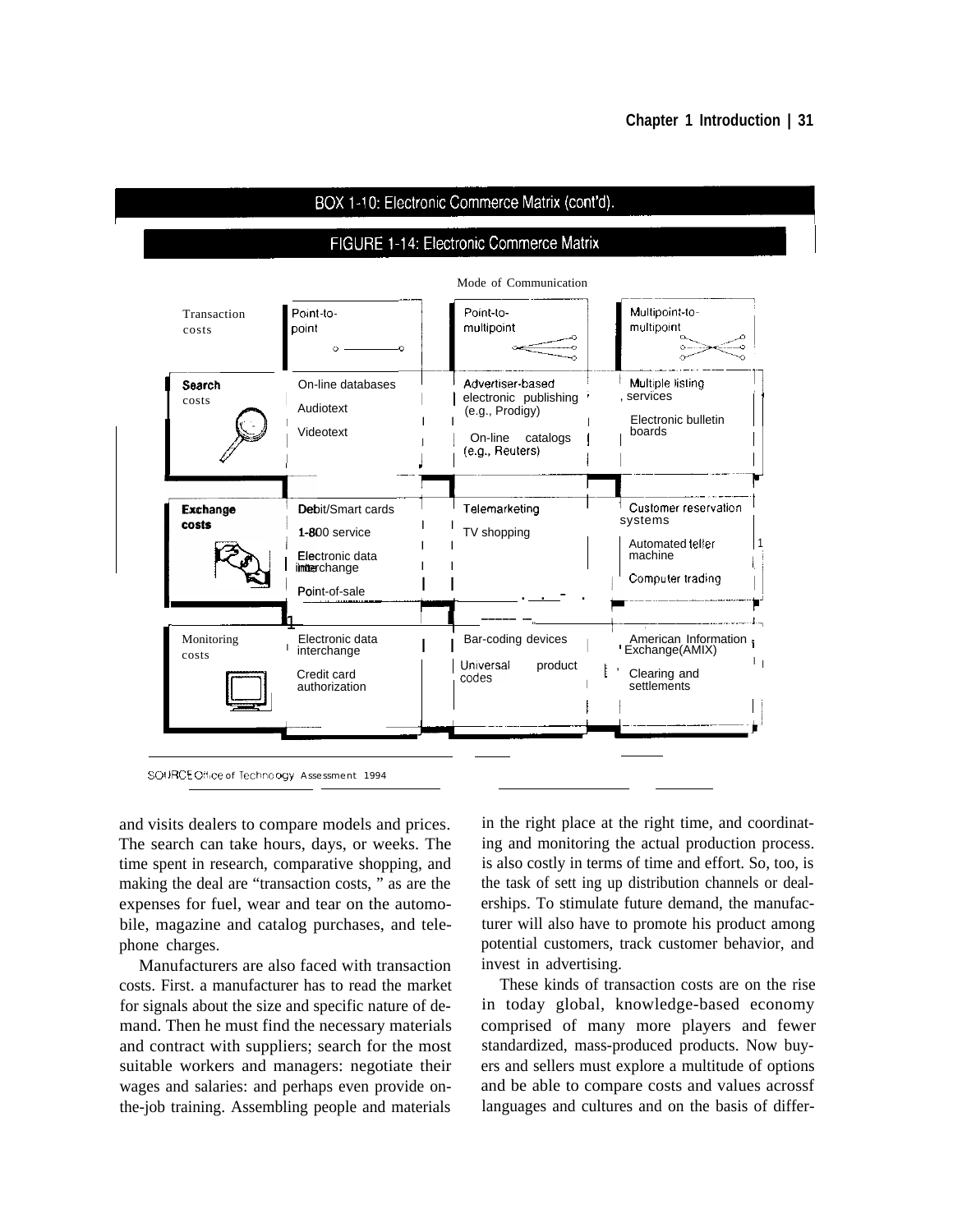ent currencies. When laws and institutions differ, special arrangements are required to guarantee contracts, warranties, and standards. Many American businesses wanting to trade in Europe have had to make costly arrangements to certify that their products meet European standards.<sup>51</sup>

As transaction costs begin to constitute a greater proportion of the total costs of production and exchange, a firm economic performance, as well as a nation's competitiveness, will increasingly rest on its ability to efficiently process and distribute business-related information. When businesses can access the best available information at the most appropriate moment in time, they can reduce their costs and enhance their productivity. Similarly, when buyers and sellers can easily locate one another, and have a good idea of what they can expect in terms of quality and price, they are more 1ikely to engage in trade. The result will be greater economic growth and development.

#### **| Using Networking To Reduce Transaction Costs**

Economic activities are all based on some level of "social" networks. Doing business is a social activity.<sup>52</sup> Trust, respect, knowledge, and even friendship are part of any business transaction. This subtlety is often obscured by one of the myths of American business—that deals are based on impersonal, fact-based, hard-nosed business decisions. In other countries with different cultures the connection between family position, castes, and friendship and business dealings are more obvious. The "Kerietsu" of Japan, the "Impannatore" of Italy, and the familial nexus of businesses in Taiwan are al1 examples of the commingling of business and personal networks.

These social networks are extremely efficient because much of the information that is usually

transferred in the course of doing business is already accepted as a given .53 Thus, transaction costs are very low. Buyers and sellers are well known to one another. Shared expectations and an established level of trust reduces the need to haggle over prices and wages. In addition, the existence of social sanctions reduces the need to monitor performance and assure that the terms of business transactions have been adequately met. $54$ The benefits of social networks are, however, generally limited in scope. When extended to global markets, for example, time, space, culture, language, and different legal traditions will likely undercut the basis for a common understanding.

Today, communication and information technologies can be used to conquer time and space. With advanced networking technologies and the growing number of business applications they can support, buyers and sellers—regardless of their geographic locations-can interact online in a virtual, electronic space. Under such circumstances, the network will, in effect, become the marketplace. Linking buyers and sellers directly, the need for information—as well as for costly intermediaries to transport, process, and interpret it—will be significantly reduced.

For example, electronic data interchange (EDI) is a computer-based system that allows companies to order, invoice, and bill their products and services electronically. Common transactions such as invoicing, shipping and billing—which traditionally have entailed human interaction and the transfer and processing of paper documents—are replaced by automatic electronic transfers between business computers. Prices, terms, and the conditions of a contract are all stored electronically. Electronic data interchange networks that allow businesses to operate on the basis of a shared information system can greatly improve efficien-

<sup>&</sup>lt;sup>51</sup>Amy Zuckerman, ISO 9000 Made Easy: A Self-Help Guide to Certification (Amherst, MA: INEX, Information Export, 1993).

<sup>&</sup>lt;sup>52</sup>Mark Granovetter and Richard Swedberg (eds.), *The Sociology of Economic Life* (Boulder, CO: Westview Press, 1992).

<sup>&</sup>lt;sup>53</sup>North, op. cit., footnote 9.

<sup>&</sup>lt;sup>54</sup>Robert Axelrod, *The Evolution of Cooperation* (New York, NY: Basic Books, 1984).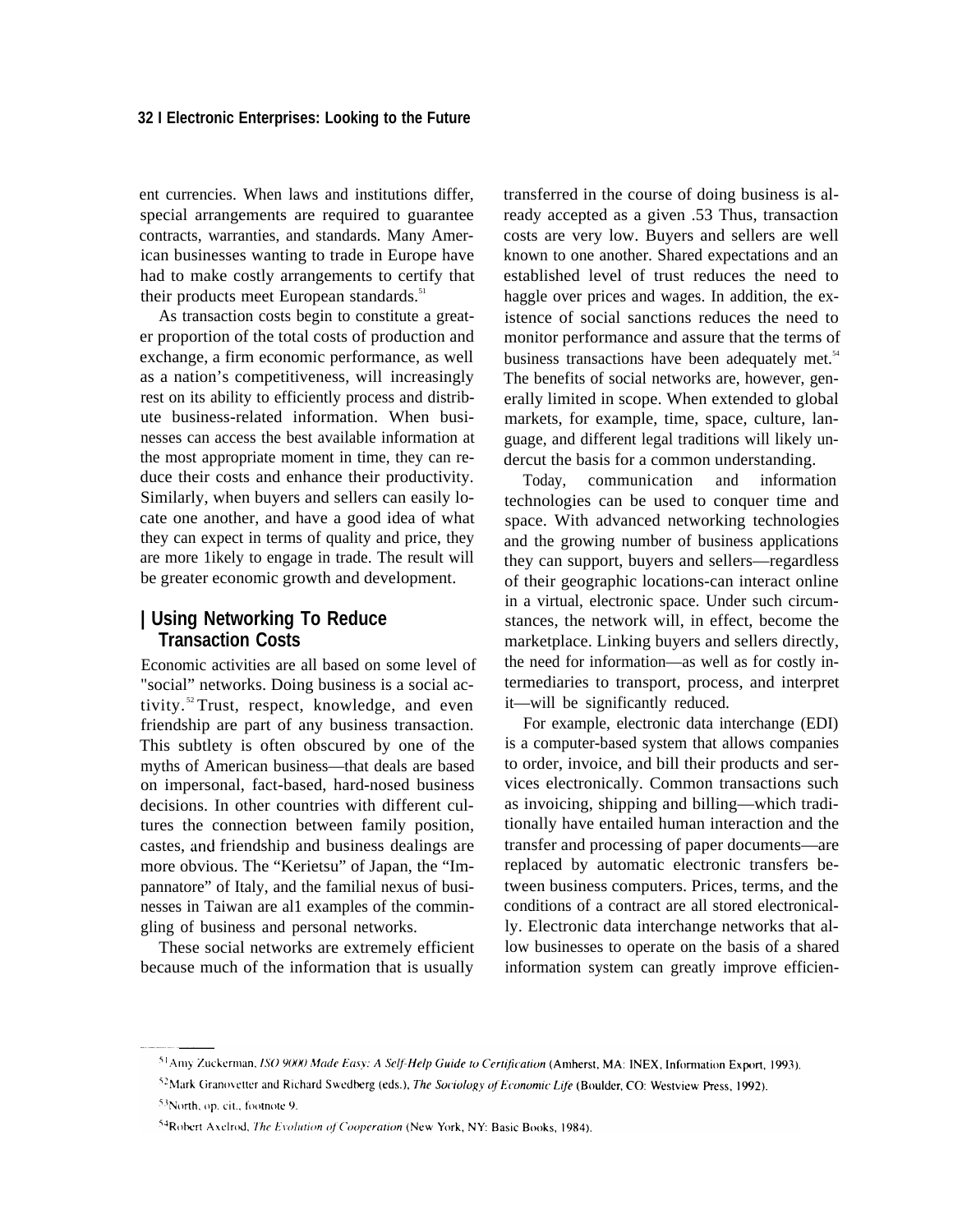cy, triggering purchasing and distribution just when and where they are needed.

To some extent, communication and information technologies can substitute for some of the social and cultural "glue" that welds social networks together, giving rise to a number of efficiencies. Reducing transaction costs, they can improve productivity, greatly extend markets, and thereby generate wealth. Nonetheless, technology is the medium, not the end in itself. The social and cultural relationships-the trust, dependability, and honesty-of those who do business over the electronic business network will spell its success or failure in serving American business and the nation's economy.

## **| Designing Networks To Meet Business Goals**

The "architecture" of electronic business networks is critical in determining their economic impacts. Like a sculpture that is fashioned from Tinker Toys, a network's structure is determined by the connections and 1inkages that give it shape. How these networks are formed and ultimately joined together to comprise a national infrastructure will influence the cost of doing business. Their design will also affect the overall efficiency of the economy, the size and scope of markets and the ability to conduct trade, the distribution of economic costs and benefits throughout the economy, and the nature of work and the quality of jobs.

To serve business and the nation's needs, the network architecture will need to be flexible and open, Without such versatility, businesses will be unable to rapidly reconfigure their networks to respond to changing circumstances and market demand. Nor will they have the leeway needed to customize applications and networks to support changing business processes and flexible working relationships. Moreover, with the freedom to mix and match a wide variety of network components, businesses can use technology to add value and develop new products and services.

To fully reap the benefits of communication and information technologies, networks and net-

work components will also need to be interoperable and open for interconnection. Open, interoperable systems reduce transaction costs. Proprietary systems with closed standards both increase the cost of doing business and create significant barriers to market entry, Interoperable components provide greater network flexibility. greater ease of use, and reduced network costs. Technology diffusion will occur faster and more broadly, and equity of access will be encouraged as a result. Interoperable systems also provide a standard platform for the innovation of new components and applications.

In addition. if the economic benefits of networking are to be broadly shared. technology must be evenly and widely deployed. BUSiness networks may allow the first developer of a network to gain a significant competitive advantage. Networks benefit from economies of scale and scope; therefore latecomers may be at a disadvantage in attracting users and providing services. Latecomers might also be disadvantaged because business networking requires not only extensive expertise, but it also requires considerable "learn ing by doing. " Although the profits derived from gaining a competitive advantage will likely stimulate network development, if all potential newcomers are locked out of the marketplace, anti competitive behavior may result.

# **| Requirements for Access**

The requirements for access will need to be recon sidered with the advent of electronic commerce. To operate on a level playing field in such an envi ronment, a business will need to be able to access the electronic network that serves as the market.

Today, a manufacturer who does not have outlets of his own must find a retailer to sell his products, This is generally not a problem; in any given geographic area—with the exception of rural areas—there are a considerable number of retailers who are willing to provide the manufacturer with shelf space. Bringing buyers arid sellers together, the retailer in effect "makes the market," and is thus paid for reducing everone's transaction costs.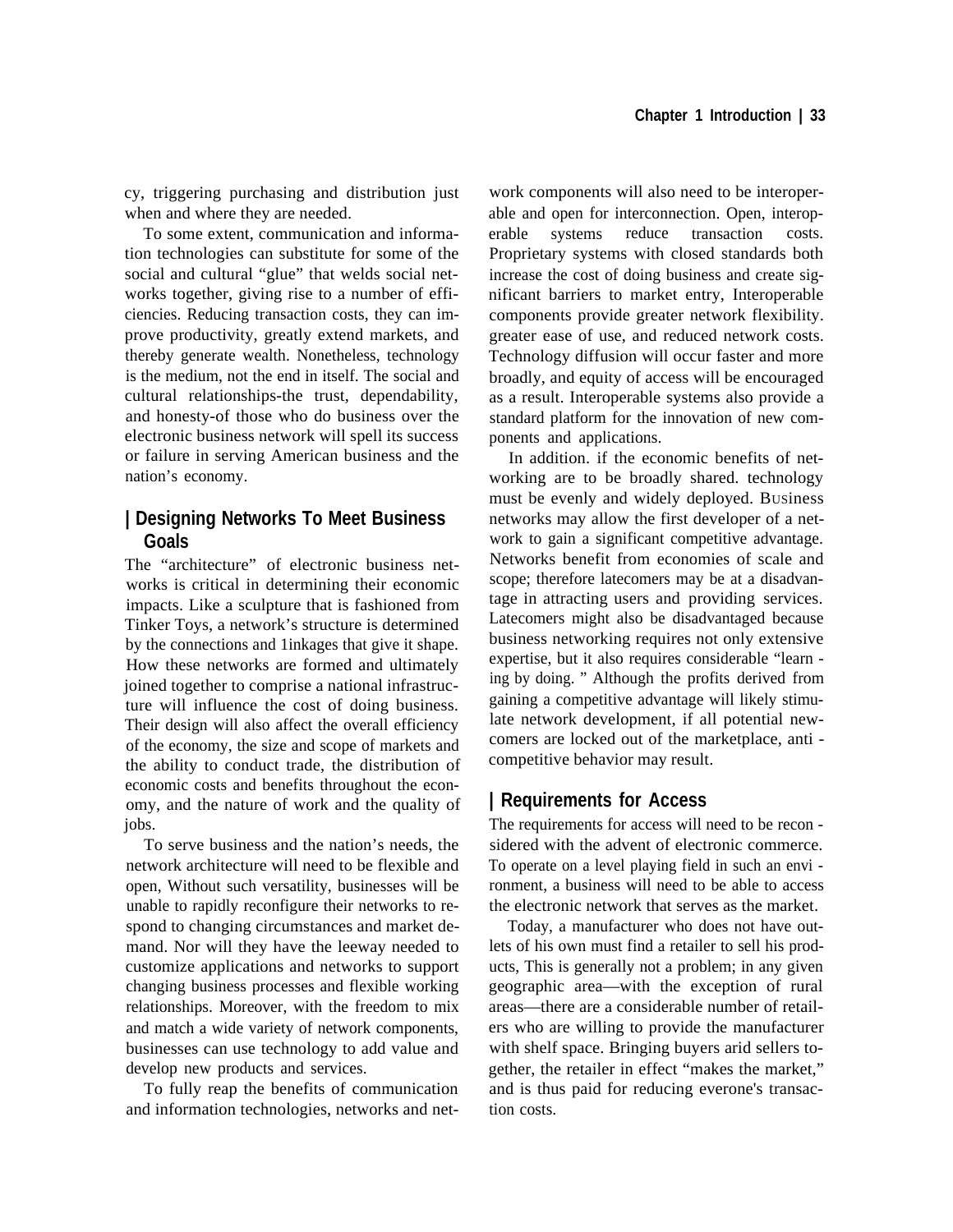In the case of electronic commerce, the situation is 1ikely to be much more complex. Electronic markets can be costly to establish with respect to both financial investment and expertise. Thus, they may be much less ubiquitous than today's retail outlet, at least initially. Unlike the local grocer, the profits to be gained from establishing electronic markets depend to some extent on their exclusivity. As a result, electronic markets may become more restrictive than retail stores in terms of access.

These differences stem from the incentive structure that is associated with the economics of networking.<sup>55</sup>If a network vendor decides to establish an electronic market, he must first generate a critical mass of users. Unless there is sufficient demand, the vendor will be inclined, at least at the outset, to pursue an open network strategy. However, given a critical mass, the vendor might choose an alternative strategy. Under such circumstances, the return on investment will likely be greater if he adopts a restrictive approach. Users would probably be willing to pay a premium for exclusive network access to gain in two important ways. First, they will have greater control over their customers or suppliers, as well as privileged access to market information. Secondly, they will benefit from the "economies of aggregation"<sup>56</sup>(see figure 3-3 in ch. 3) that stem from a significant reduction in transaction costs. Moreover, the benefits of reduced transaction costs will become increasingly important with the proliferation of independent electronic markets, as products become more customized and complex and markets are extended further across time and space.

## | **Organizational Change Within Firms**

New communication and information technologies are, to some extent, subversive; to be effective, they require organizational change. The most

sophisticated technology and the best designed network architecture will not be effective without concurrent changes in business attitudes and procedures. Technology can, however, serve as a catalyst, helping businesses make the necessary adjustments to their changing environment.

In the new business environment, cooperation may prove more rewarding than competition, and information-sharing more fruitful than information control. Equally important, given the rapid pace of social, economic, and technological change, the most successful businesses will be those that employ information technologies not to control situation and events, but rather to enhance their ability to adapt to take advantage of them.

The workplace environment will be of critical importance. The overall shift in the structure of the economy from one dominated by mass production to one that is more flexible and centered on services will require a workforce that is similarly flexible and increasingly skilled. However, information technology can provide flexibility in one of two diametrically opposed ways. For example, shifting the burden of uncertainty onto the labor force, information technologies can be used to foster worker monitoring and a greater reliance on contingent labor. On the other hand, the same technology can be used to enhance worker skills and encourage team participation. If the benefits of electronic commerce are to be widely shared, strategies will be needed that foster quality jobs, high standards of living, and collaborative work environments.

#### | **The Government Role**

As the world moves toward a global economy, the role of government will necessarily change. All major industrial nations are being forced to rethink their government's responsibility towards the maintenance of their economies in this era of rapid change. Russia and the republics of the for-

<sup>55</sup> See, for discussions, Steve S. Wildman and Margaret Guerin-Calvert, *Electronic Services Networks: A Business and Public Policy Chal-Ienge* (New York, NY: Praeger, 199 *I* ), Bakos, op. cit., footnote 48; and Antonelli (ed.), op. cit., footnote 49.

<sup>56</sup>Sometimes referred to as "economies of aggregation."